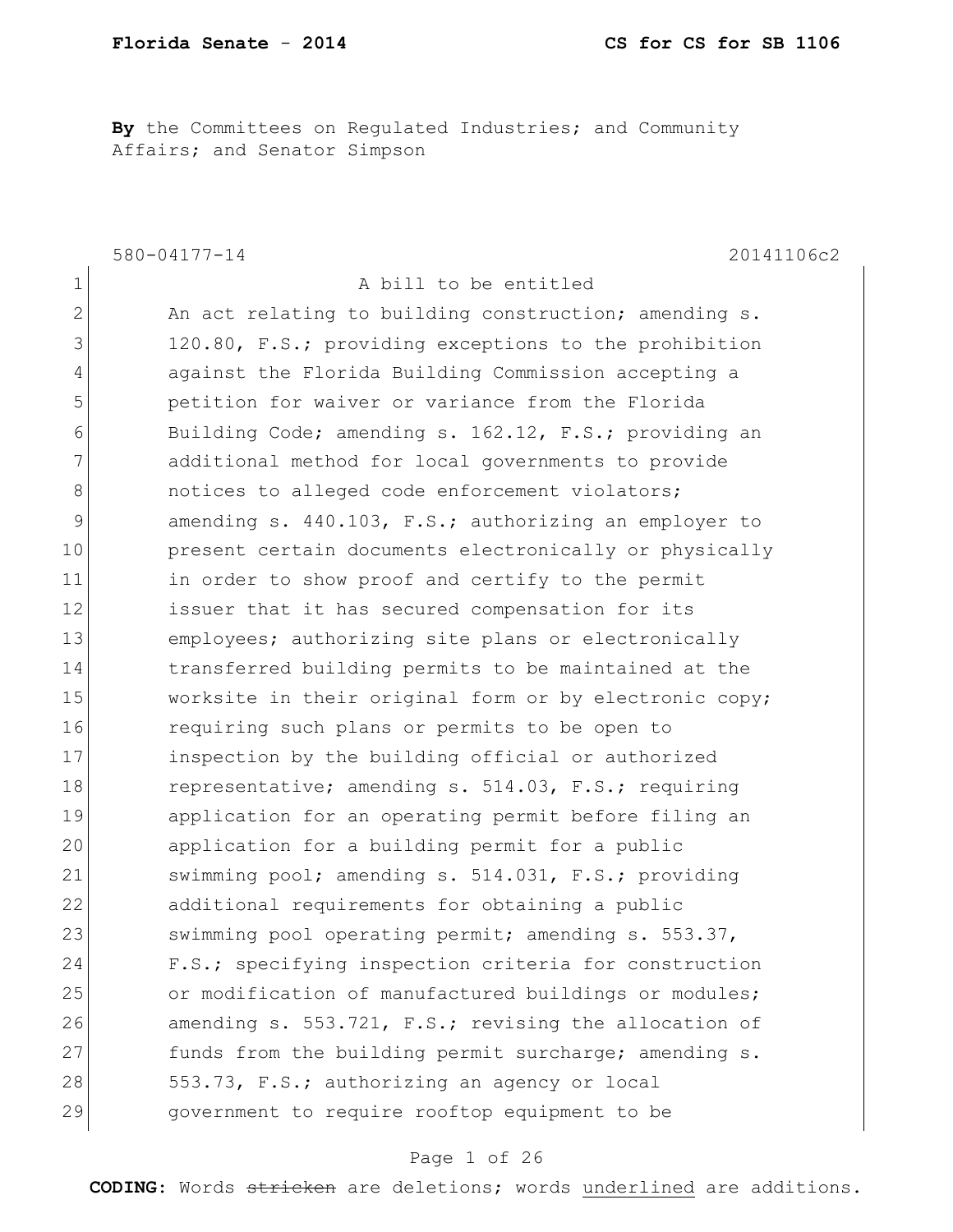|    | 580-04177-14<br>20141106c2                             |
|----|--------------------------------------------------------|
| 30 | installed in compliance with the Florida Building Code |
| 31 | if the equipment is being replaced or removed during   |
| 32 | reroofing and is not in compliance with the Florida    |
| 33 | Building Code's roof-mounted mechanical units          |
| 34 | requirements; amending s. 553.77, F.S.; requiring the  |
| 35 | Florida Building Commission to provide criteria and    |
| 36 | procedures for granting variances from certain         |
| 37 | provisions of the Florida Building Code; requiring an  |
| 38 | applicant for a variance to meet certain criteria to   |
| 39 | receive a variance; requiring the Florida Building     |
| 40 | Commission to receive a recommendation from its        |
| 41 | Swimming Pool Technical Advisory Committee; requiring  |
| 42 | such committee to include certain membership; amending |
| 43 | s. 553.775, F.S.; authorizing building officials,      |
| 44 | local enforcement agencies, and the Florida Building   |
| 45 | Commission to interpret the Florida Accessibility Code |
| 46 | for Building Construction; specifying procedures for   |
| 47 | such interpretations; deleting provisions relating to  |
| 48 | declaratory statements and interpretations of the      |
| 49 | Florida Accessibility Code for Building Construction,  |
| 50 | to conform; amending s. 553.79, F.S.; prohibiting a    |
| 51 | local enforcing agency from issuing a building permit  |
| 52 | for a public swimming pool without proof of            |
| 53 | application for an operating permit; requiring         |
| 54 | issuance of an operating permit before a certificate   |
| 55 | of completion or occupancy is issued; authorizing site |
| 56 | plans or building permits to be maintained at the      |
| 57 | worksite in their original form or in the form of an   |
| 58 | electronic copy; requiring the permit to be open to    |

# Page 2 of 26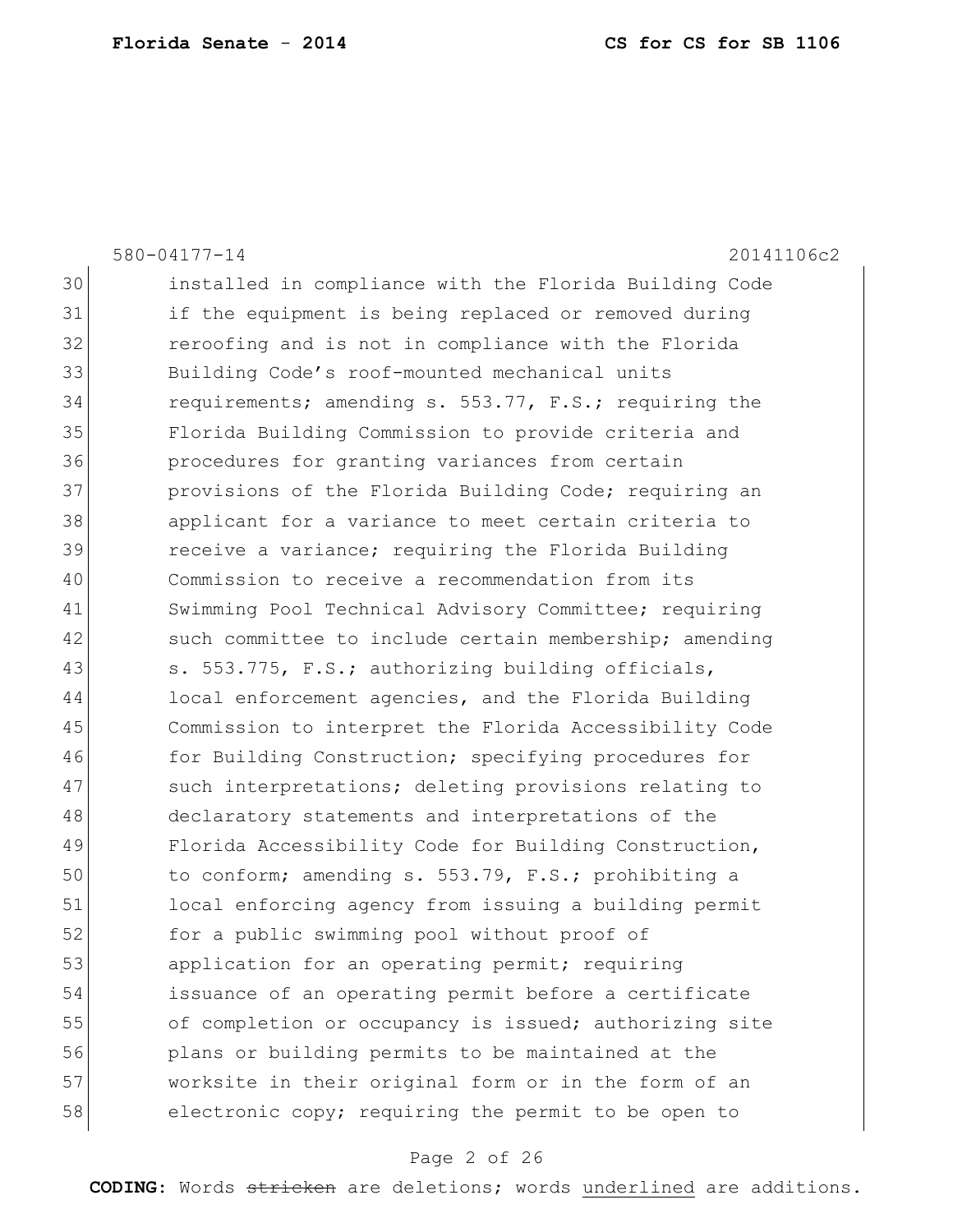|    | 580-04177-14<br>20141106c2                                |
|----|-----------------------------------------------------------|
| 59 | inspection; amending s. 553.80, F.S.; requiring           |
| 60 | counties and municipalities to expedite building          |
| 61 | construction permitting, building plans review, and       |
| 62 | inspections of projects of certain public schools,        |
| 63 | rather than certain public school districts; amending     |
| 64 | s. 553.841, F.S.; revising education and training         |
| 65 | requirements of the Florida Building Code Compliance      |
| 66 | and Mitigation Program; creating s. 553.883, F.S.;        |
| 67 | authorizing use of smoke alarms powered by 10-year        |
| 68 | nonremovable, nonreplaceable batteries in certain         |
| 69 | circumstances; requiring use of such alarms by a          |
| 70 | certain date; amending s. 553.993, F.S.; revising the     |
| 71 | definition of the term "building energy-efficiency        |
| 72 | rating system" to require consistency with certain        |
| 73 | national standards for new construction and existing      |
| 74 | construction; providing for oversight; amending s.        |
| 75 | 633.202, F.S.; exempting certain tents from the           |
| 76 | Florida Fire Prevention Code; amending s. 633.212,        |
| 77 | F.S.; removing the requirement that an alternate          |
| 78 | member of the Fire Code Interpretation Committee          |
| 79 | provide notice to the committee in order to respond to    |
| 80 | a nonbinding interpretation when a member is unable to    |
| 81 | respond; providing an effective date.                     |
| 82 |                                                           |
| 83 | Be It Enacted by the Legislature of the State of Florida: |
| 84 |                                                           |
| 85 | Section 1. Paragraph (a) of subsection (16) of section    |
| 86 | 120.80, Florida Statutes, is amended to read:             |
| 87 | 120.80 Exceptions and special requirements; agencies.-    |
|    |                                                           |

# Page 3 of 26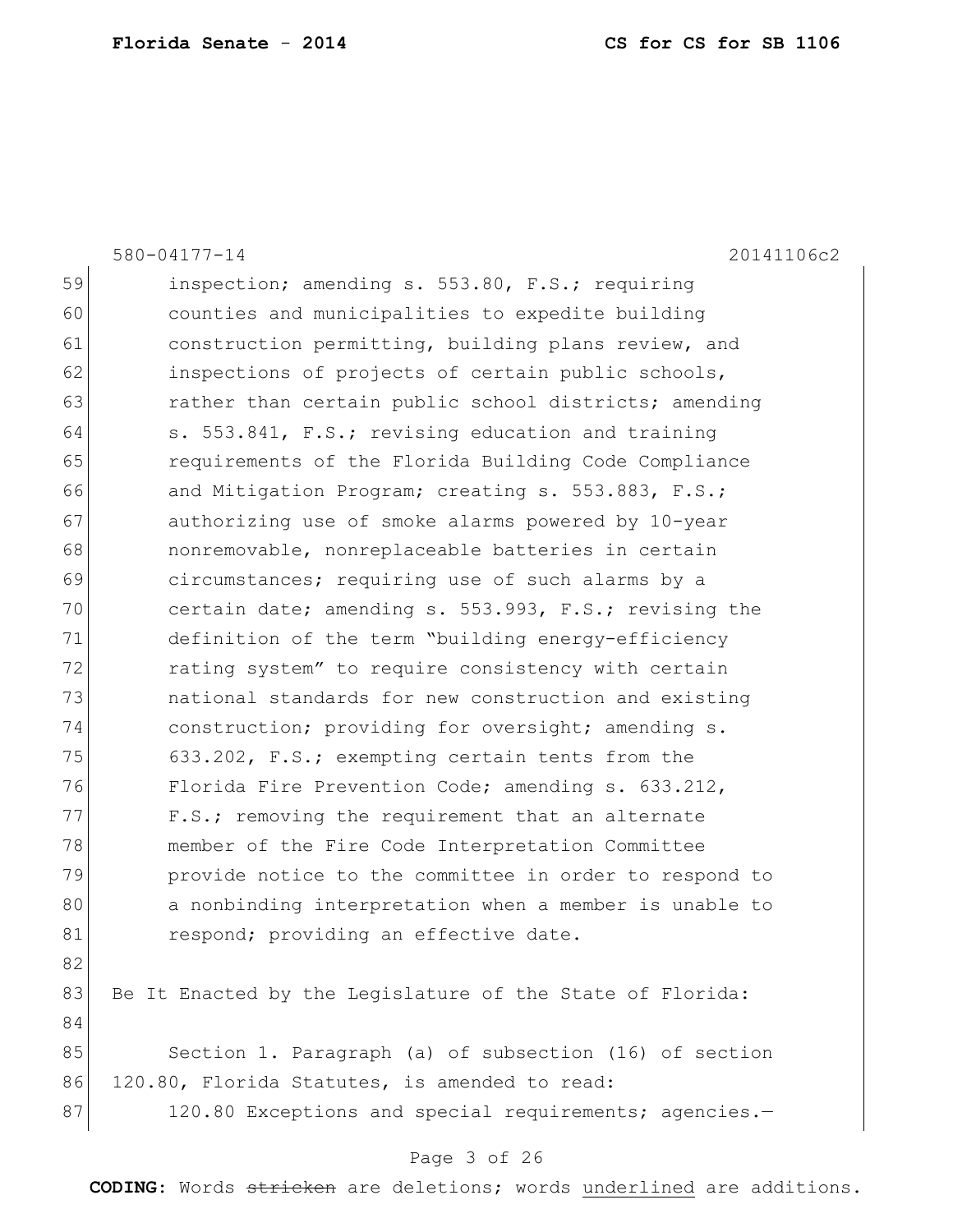|     | 580-04177-14<br>20141106c2                                       |
|-----|------------------------------------------------------------------|
| 88  | (16) FLORIDA BUILDING COMMISSION.-                               |
| 89  | (a) Notwithstanding the provisions of s. 120.542, the            |
| 90  | Florida Building Commission may not accept a petition for waiver |
| 91  | or variance and may not grant any waiver or variance from the    |
| 92  | requirements of the Florida Building Code except for             |
| 93  | applications to waive the requirements of the Florida            |
| 94  | Accessibility Code for Building Construction provided under s.   |
| 95  | 553.512 and for variances from the public swimming pool and      |
| 96  | public bathing places provisions of the Florida Building Code    |
| 97  | provided under s. 553.77(7).                                     |
| 98  | Section 2. Section 162.12, Florida Statutes, is amended to       |
| 99  | read:                                                            |
| 100 | $162.12$ Notices.-                                               |
| 101 | (1) All notices required by this part must be provided to        |
| 102 | the alleged violator by:                                         |
| 103 | (a) Certified mail, and at the option of the local               |
| 104 | government return receipt requested, to the address listed in    |
| 105 | the tax collector's office for tax notices or to the address     |
| 106 | listed in the county property appraiser's database. The local    |
| 107 | government may also provide an additional notice to any other    |
| 108 | address it may find for the property owner. For property owned   |
| 109 | by a corporation, notices may be provided by certified mail to   |
| 110 | the registered agent of the corporation. If any notice sent by   |
| 111 | certified mail is not signed as received within 30 days after    |
| 112 | the postmarked date of mailing, notice may be provided by        |
| 113 | posting as described in subparagraphs $(2)$ (b) 1. and 2.;       |
| 114 | (b) Hand delivery by the sheriff or other law enforcement        |
| 115 | officer, code inspector, or other person designated by the local |
| 116 | governing body;                                                  |

# Page 4 of 26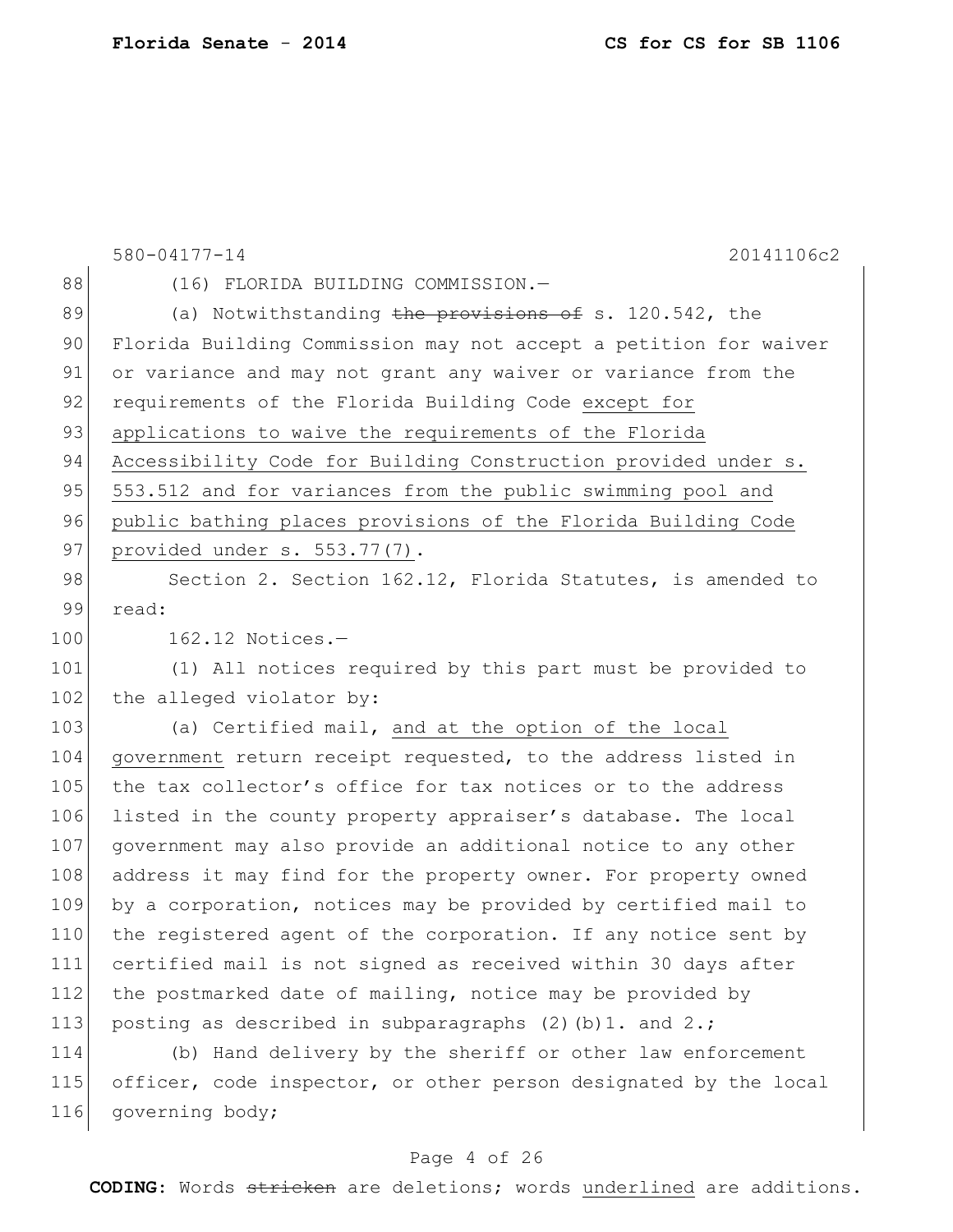```
580-04177-14 20141106c2
117 (c) Leaving the notice at the violator's usual place of 
118 residence with any person residing therein who is above 15 years
119 of age and informing such person of the contents of the notice; 
120 or
121 (d) In the case of commercial premises, leaving the notice 
122 with the manager or other person in charge.
123 (2) In addition to providing notice as set forth in
124 subsection (1), at the option of the code enforcement board or 
125 the local government, notice may be served by publication or 
126 posting, as follows:
127 (a)1. Such notice shall be published once during each week 
128 for 4 consecutive weeks (four publications being sufficient) in
129 a newspaper of general circulation in the county where the code 
130 enforcement board is located. The newspaper shall meet such
131 requirements as are prescribed under chapter 50 for legal and
132 official advertisements.
133 2. Proof of publication shall be made as provided in ss.
134 50.041 and 50.051.
135 (b)1. In lieu of publication as described in paragraph (a),
136 such notice may be posted at least 10 days prior to the hearing,
137 or prior to the expiration of any deadline contained in the 
138 notice, in at least two locations, one of which shall be the
139 property upon which the violation is alleged to exist and the 
140 other of which shall be, in the case of municipalities, at the
141 primary municipal government office, and in the case of
142 counties, at the front door of the courthouse or the main county
143 governmental center in said county.
```
144 2. Proof of posting shall be by affidavit of the person 145 posting the notice, which affidavit shall include a copy of the

### Page 5 of 26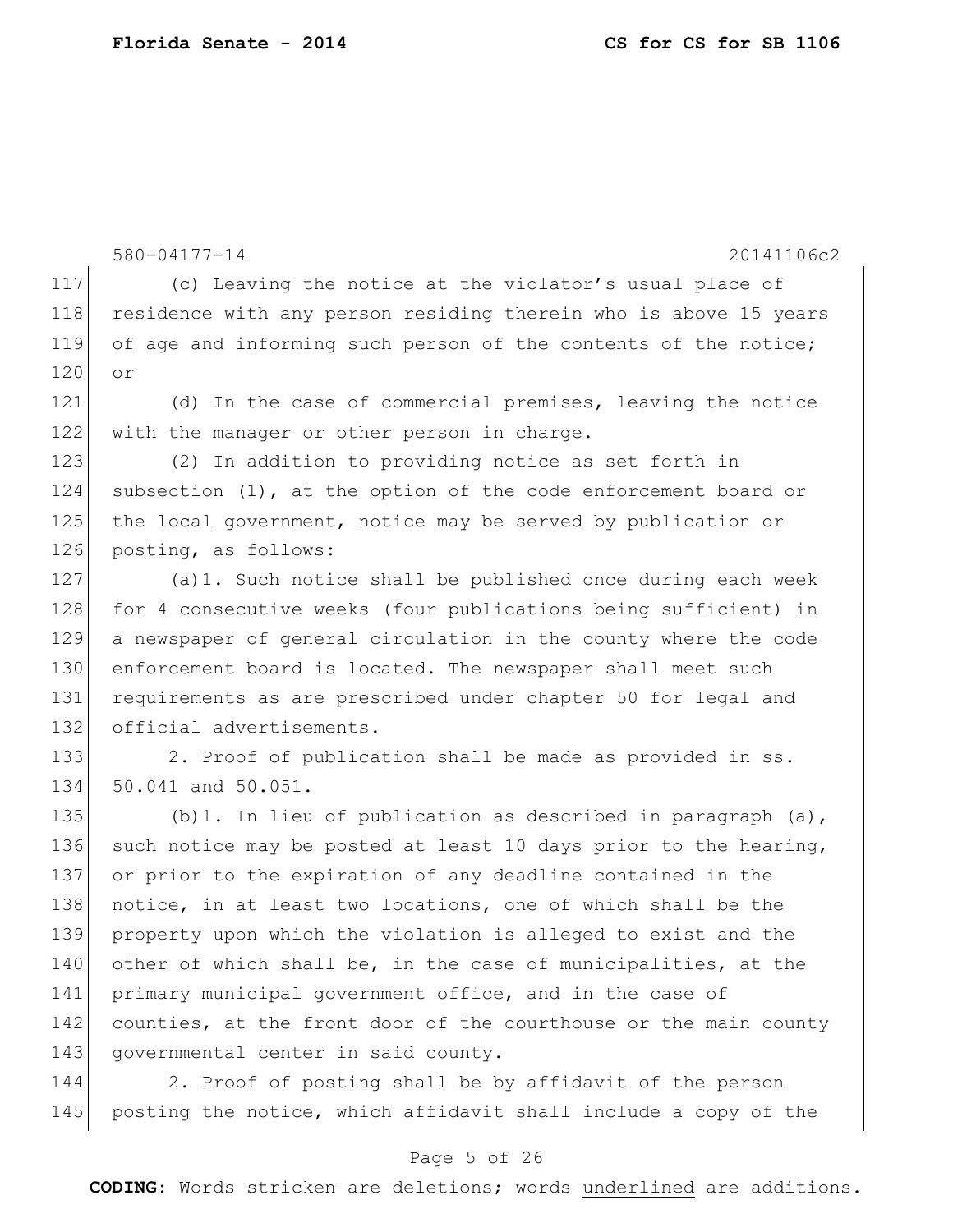580-04177-14 20141106c2 146 notice posted and the date and places of its posting. 147 (c) Notice by publication or posting may run concurrently 148 with, or may follow, an attempt or attempts to provide notice by 149 hand delivery or by mail as required under subsection (1). 150 (3) Evidence that an attempt has been made to hand deliver 151 or mail notice as provided in subsection (1), together with 152 proof of publication or posting as provided in subsection (2), 153 shall be sufficient to show that the notice requirements of this 154 part have been met, without regard to whether or not the alleged 155 violator actually received such notice. 156 Section 3. Section 440.103, Florida Statutes, is amended to  $157$  read: 158 440.103 Building permits; identification of minimum premium 159 policy.—Every employer shall, as a condition to applying for and 160 receiving a building permit, show proof and certify to the 161 permit issuer that it has secured compensation for its employees 162 under this chapter as provided in ss. 440.10 and 440.38. Such 163 proof of compensation must be evidenced by a certificate of 164 coverage issued by the carrier, a valid exemption certificate 165 approved by the department, or a copy of the employer's 166 authority to self-insure and shall be presented, electronically 167 or physically, each time the employer applies for a building 168 permit. As provided in s. 553.79(19), for the purpose of 169 inspection and record retention, site plans or building permits 170 may be maintained at the worksite in the original form or in the 171 form of an electronic copy. These plans and permits must be open 172 to inspection by the building official or a duly authorized 173 representative, as required by the Florida Building Code. As 174 provided in s. 627.413(5), each certificate of coverage must

#### Page 6 of 26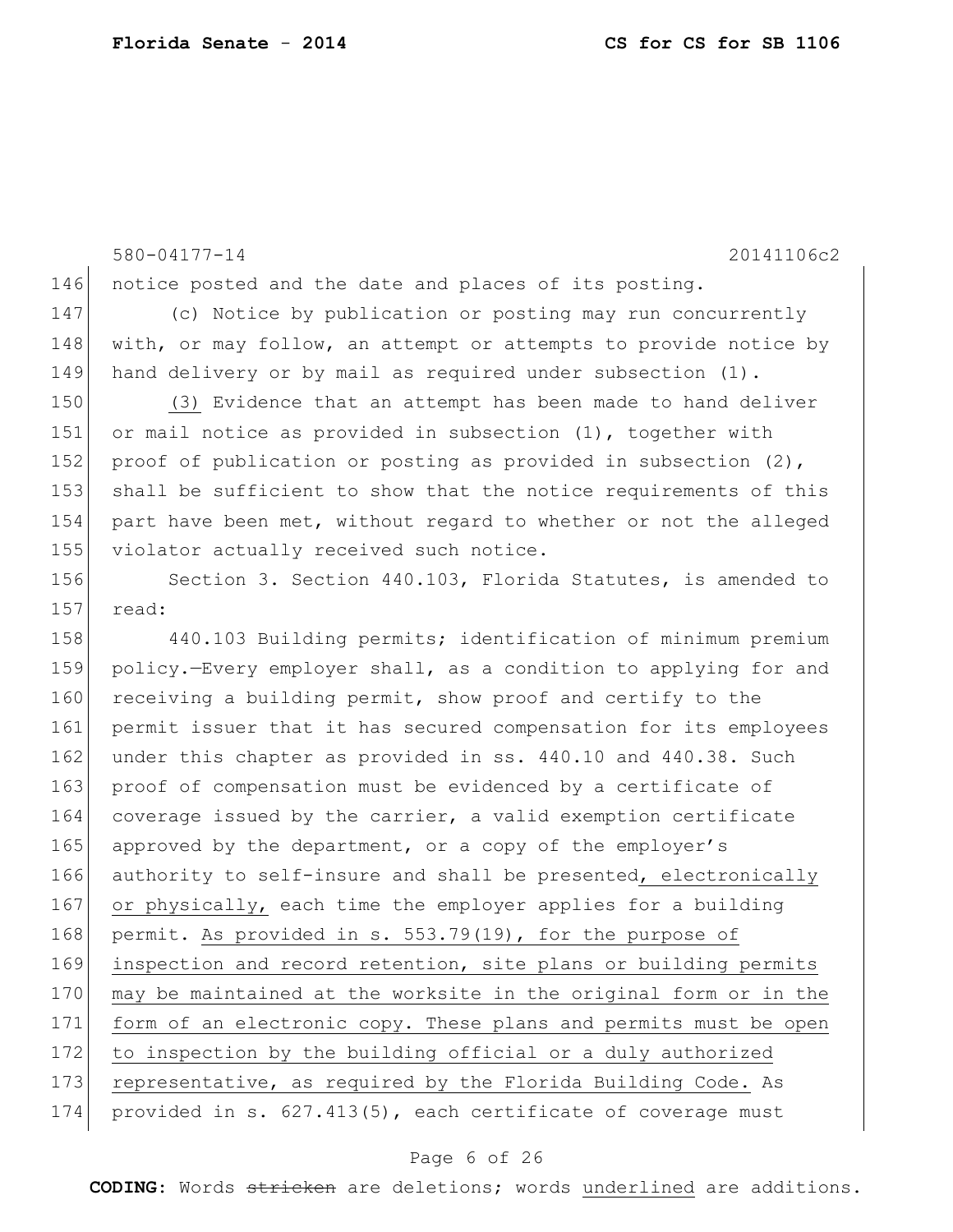|     | 580-04177-14<br>20141106c2                                      |
|-----|-----------------------------------------------------------------|
| 175 | show, on its face, whether or not coverage is secured under the |
| 176 | minimum premium provisions of rules adopted by rating           |
| 177 | organizations licensed pursuant to s. 627.221. The words        |
| 178 | "minimum premium policy" or equivalent language shall be typed, |
| 179 | printed, stamped, or legibly handwritten.                       |
| 180 | Section 4. Section 514.03, Florida Statutes, is amended to      |
| 181 | read:                                                           |
| 182 | 514.03 Approval necessary to construct, develop, or modify      |
| 183 | public swimming pools or public bathing places.-                |
| 184 | (1) A person or public body desiring to construct, develop,     |
| 185 | or modify a public swimming pool must apply to the department   |
| 186 | for an operating permit before filing an application for a      |
| 187 | building permit under s. 553.79.                                |
| 188 | (2) Local governments or local enforcement districts may        |
| 189 | determine compliance with the general construction standards of |
| 190 | the Florida Building Code, pursuant to s. 553.80. Local         |
| 191 | governments or local enforcement districts may conduct plan     |
| 192 | reviews and inspections of public swimming pools and public     |
| 193 | bathing places for this purpose.                                |
| 194 | Section 5. Paragraph (a) of subsection (1) of section           |
| 195 | 514.031, Florida Statutes, is amended to read:                  |
| 196 | 514.031 Permit necessary to operate public swimming pool.-      |
| 197 | (1) It is unlawful for any person or public body to operate     |
| 198 | or continue to operate any public swimming pool without a valid |
| 199 | permit from the department, such permit to be obtained in the   |
| 200 | following manner:                                               |
| 201 | (a) Any person or public body desiring to operate any           |
| 202 | public swimming pool shall file an application for an operating |
| 203 | a permit with the department, on application forms provided by  |

# Page 7 of 26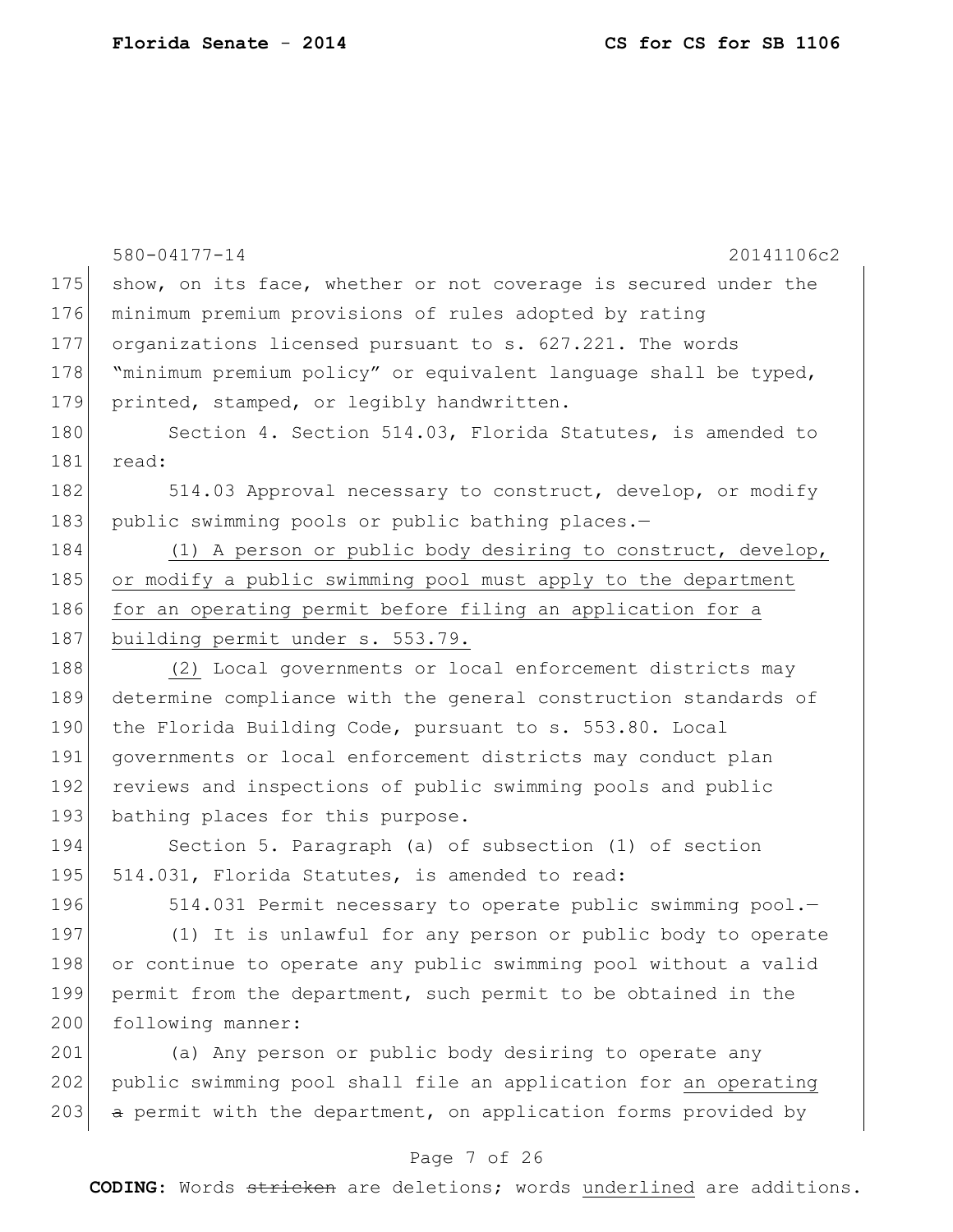|     | 580-04177-14<br>20141106c2                                      |
|-----|-----------------------------------------------------------------|
| 204 | the department, and shall accompany such application with:      |
| 205 | 1. A description of the structure, its appurtenances, and       |
| 206 | its operation.                                                  |
| 207 | 2.1. A description of the source or sources of water            |
| 208 | supply, and the amount and quality of water available and       |
| 209 | intended to be used.                                            |
| 210 | 3.2. The method and manner of water purification,               |
| 211 | treatment, disinfection, and heating.                           |
| 212 | 4.3. The safety equipment and standards to be used.             |
| 213 | 5. A copy of the final inspection from the local                |
| 214 | enforcement agency as defined in chapter 553.                   |
| 215 | 6.4. Any other pertinent information deemed necessary by        |
| 216 | the department.                                                 |
| 217 | Section 6. Paragraph (c) of subsection (1) of section           |
| 218 | 553.37, Florida Statutes, is amended to read:                   |
| 219 | 553.37 Rules; inspections; and insignia.-                       |
| 220 | (1) The Florida Building Commission shall adopt within the      |
| 221 | Florida Building Code requirements for construction or          |
| 222 | modification of manufactured buildings and building modules, to |
| 223 | address:                                                        |
| 224 | (c) Minimum Inspection criteria, which shall require the        |
| 225 | approved inspection agency to:                                  |
| 226 | 1. Observe the first building built, or with regard to          |
| 227 | components, observe the first unit assembled, after             |
| 228 | certification of the manufacturer, from start to finish,        |
| 229 | inspecting all subsystems: electrical, plumbing, structural,    |
| 230 | mechanical, or thermal.                                         |
| 231 | 2. Continue observation of the manufacturing process until      |
| 232 | the approved inspection agency determines that the              |
|     |                                                                 |

# Page 8 of 26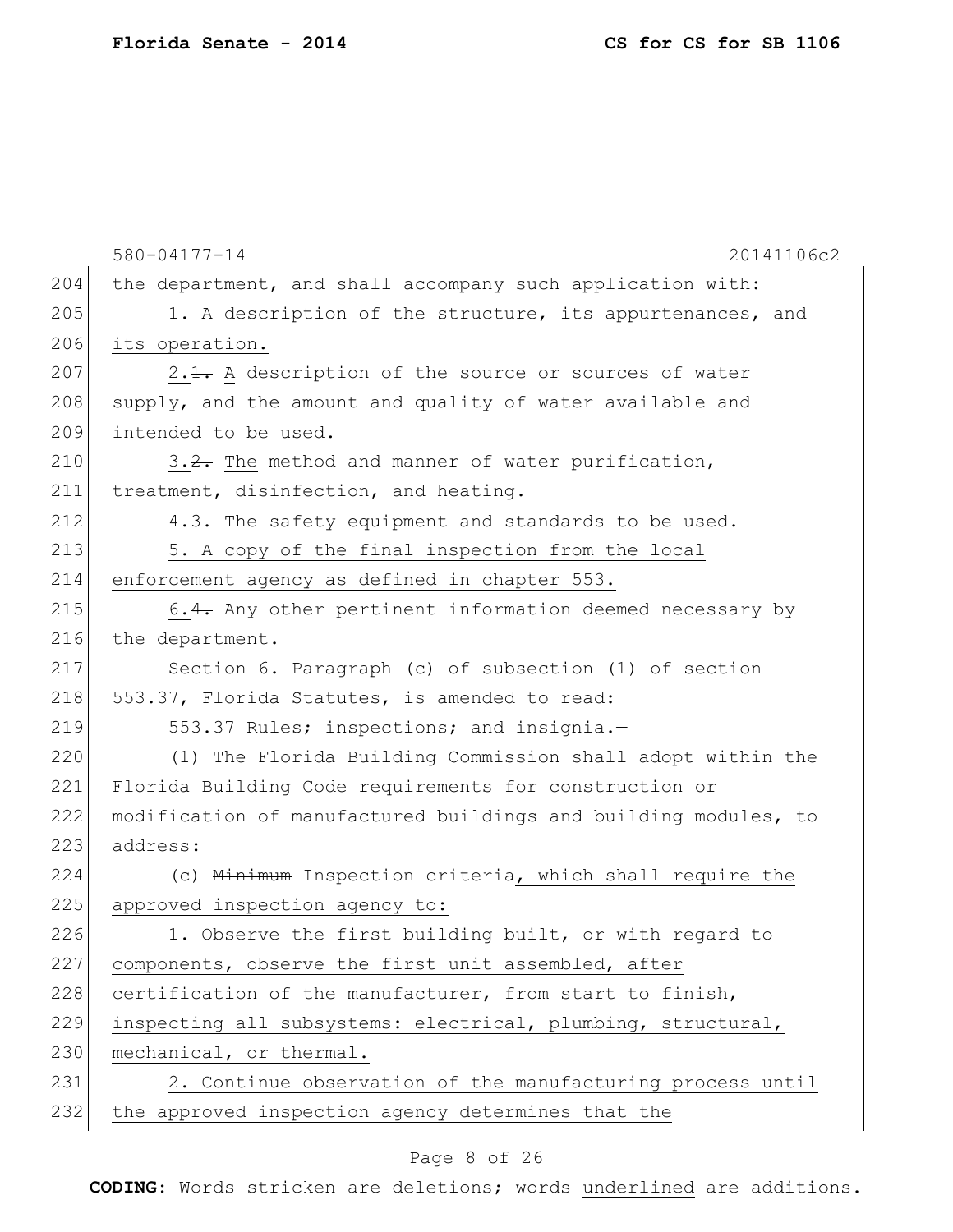|     | 580-04177-14<br>20141106c2                                       |
|-----|------------------------------------------------------------------|
| 233 | manufacturer's quality control program, in conjunction with the  |
| 234 | application of the plans approved by the approved inspection     |
| 235 | agency, will result in a building and components that meet or    |
| 236 | exceed the applicable Florida Building Code requirements.        |
| 237 | 3. Thereafter, inspect each module produced during at least      |
| 238 | one point of the manufacturing process and inspect at least 75   |
| 239 | percent of the subsystems of each module: electrical, plumbing,  |
| 240 | structural, mechanical, or thermal.                              |
| 241 | 4. With respect to components, inspect at least 75 percent       |
| 242 | of the manufactured building components and at least 20 percent  |
| 243 | of the storage sheds that are not designed for human habitation  |
| 244 | and that have a floor area of 720 square feet or less.           |
| 245 | Section 7. Section 553.721, Florida Statutes, is amended to      |
| 246 | read:                                                            |
| 247 | 553.721 Surcharge. - In order for the Department of Business     |
| 248 | and Professional Regulation to administer and carry out the      |
| 249 | purposes of this part and related activities, there is created a |
| 250 | surcharge, to be assessed at the rate of 1.5 percent of the      |
| 251 | permit fees associated with enforcement of the Florida Building  |
| 252 | Code as defined by the uniform account criteria and specifically |
| 253 | the uniform account code for building permits adopted for local  |
| 254 | government financial reporting pursuant to s. 218.32. The        |
| 255 | minimum amount collected on any permit issued shall be \$2. The  |
| 256 | unit of government responsible for collecting a permit fee       |
| 257 | pursuant to s. 125.56(4) or s. 166.201 shall collect the         |
| 258 | surcharge and electronically remit the funds collected to the    |
| 259 | department on a quarterly calendar basis for the preceding       |
| 260 | quarter and continuing each third month thereafter. The unit of  |
| 261 | government shall retain 10 percent of the surcharge collected to |

# Page 9 of 26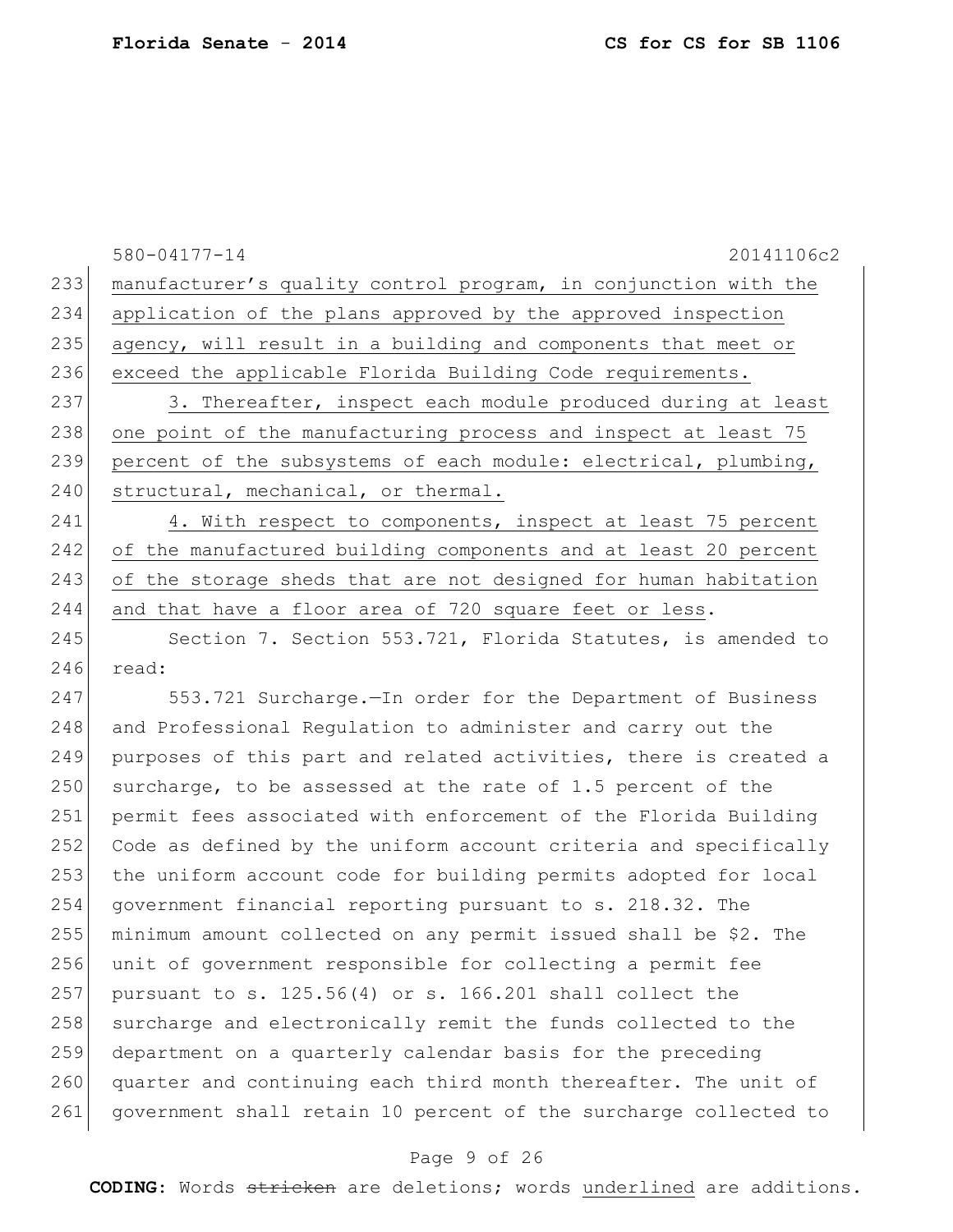580-04177-14 20141106c2 262 fund the participation of building departments in the national 263 and state building code adoption processes and to provide 264 education related to enforcement of the Florida Building Code. 265 All funds remitted to the department pursuant to this section 266 shall be deposited in the Professional Regulation Trust Fund. 267 Funds collected from the surcharge shall be allocated to fund 268 the Florida Building Commission, and the Florida Building Code 269 Compliance and Mitigation Program under s. 553.841, and the 270 Future Builders of America program. Beginning in the 2013-2014 271 **fiscal year,** Funds allocated to the Florida Building Code 272 Compliance and Mitigation Program shall be \$925,000 each fiscal 273 year. Beginning in the 2014-2015 fiscal year, funds allocated to 274 the Future Builders of America program shall be \$250,000 each 275 fiscal year. The funds collected from the surcharge may not be 276 used to fund research on techniques for mitigation of radon in 277 existing buildings. Funds used by the department as well as 278 funds to be transferred to the Department of Health shall be as 279 prescribed in the annual General Appropriations Act. The 280 department shall adopt rules governing the collection and 281 remittance of surcharges pursuant to chapter 120. 282 Section 8. Subsection (15) of section 553.73, Florida 283 Statutes, is amended to read: 284 553.73 Florida Building Code.-285 (15) An agency or local government may not require that 286 existing mechanical equipment located on or above the surface of 287 a roof be installed in compliance with the requirements of the 288 Florida Building Code except when until the equipment is being 289 **required to be removed or** replaced or moved during reroofing and 290 is not in compliance with the provisions of the Florida Building

#### Page 10 of 26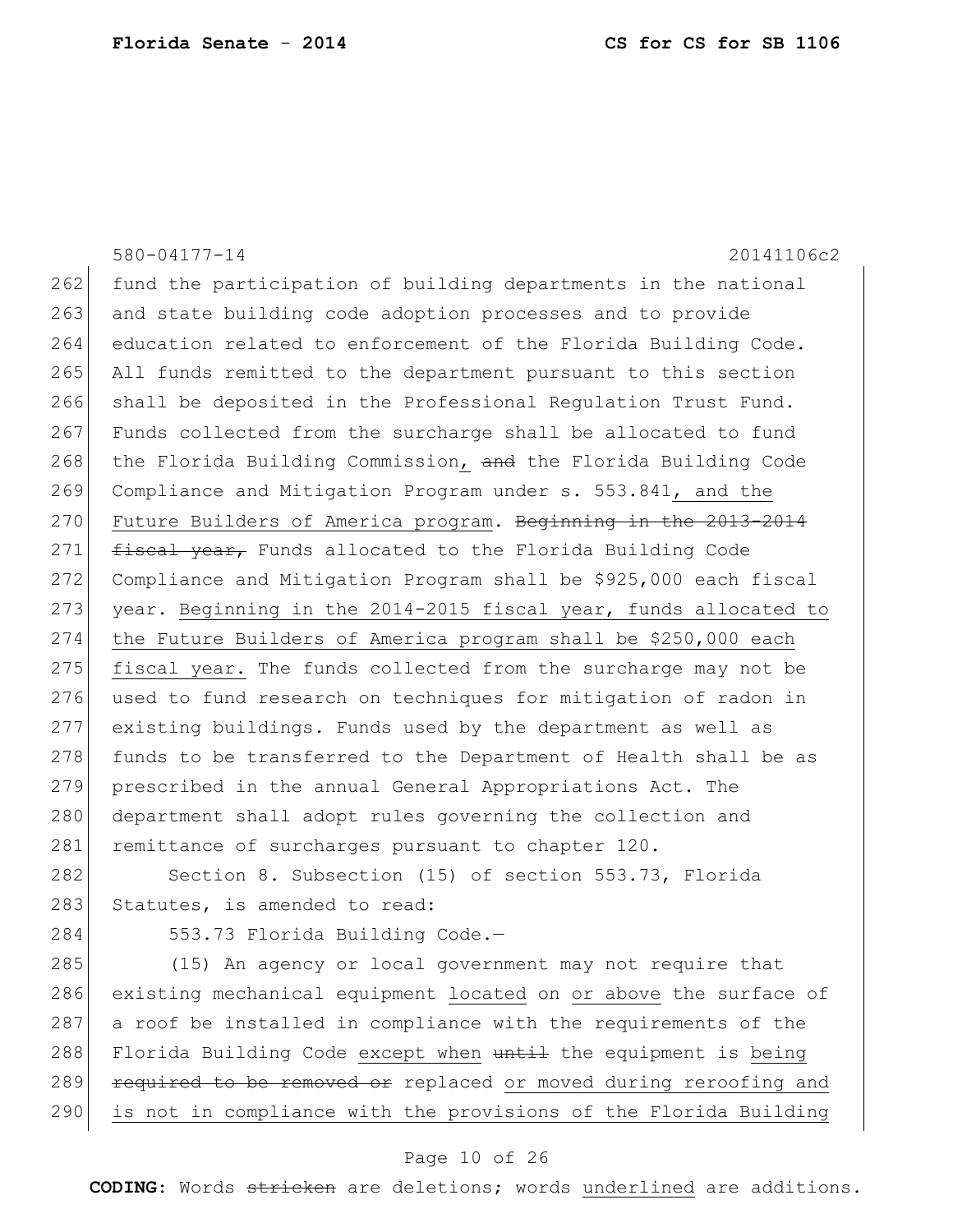|     | 20141106c2<br>580-04177-14                                      |
|-----|-----------------------------------------------------------------|
| 291 | Code relating to roof-mounted mechanical units.                 |
| 292 | Section 9. Subsection (7) is added to section $553.77$ ,        |
| 293 | Florida Statutes, to read:                                      |
| 294 | 553.77 Specific powers of the commission.-                      |
| 295 | (7) The commission shall provide criteria and procedures        |
| 296 | for granting variances from the provisions in the Florida       |
| 297 | Building Code relating to public swimming pools and public      |
| 298 | bathing places. After receiving a request for a variance from a |
| 299 | pool owner or his, her, or its representative to relieve a      |
| 300 | hardship, the commission may grant a variance only if it is     |
| 301 | shown that the hardship was not caused intentionally by the     |
| 302 | action of the applicant, that no reasonable alternative exists, |
| 303 | and that the health and safety of pool patrons is not at risk.  |
| 304 | Applications must be approved, approved with conditions, or     |
| 305 | denied based on a majority vote of the commission. Before       |
| 306 | voting, the commission must receive a recommendation from its   |
| 307 | Swimming Pool Technical Advisory Committee. The advisory        |
| 308 | committee membership must include a representative of the       |
| 309 | Department of Health who has knowledge and understanding of     |
| 310 | swimming pool regulations.                                      |
| 311 | Section 10. Section 553.775, Florida Statutes, is amended       |
| 312 | to read:                                                        |
| 313 | 553.775 Interpretations.-                                       |
| 314 | (1) It is the intent of the Legislature that the Florida        |
| 315 | Building Code and the Florida Accessibility Code for Building   |
| 316 | Construction be interpreted by building officials, local        |
| 317 | enforcement agencies, and the commission in a manner that       |
| 318 | protects the public safety, health, and welfare at the most     |
| 319 | reasonable cost to the consumer by ensuring uniform             |

# Page 11 of 26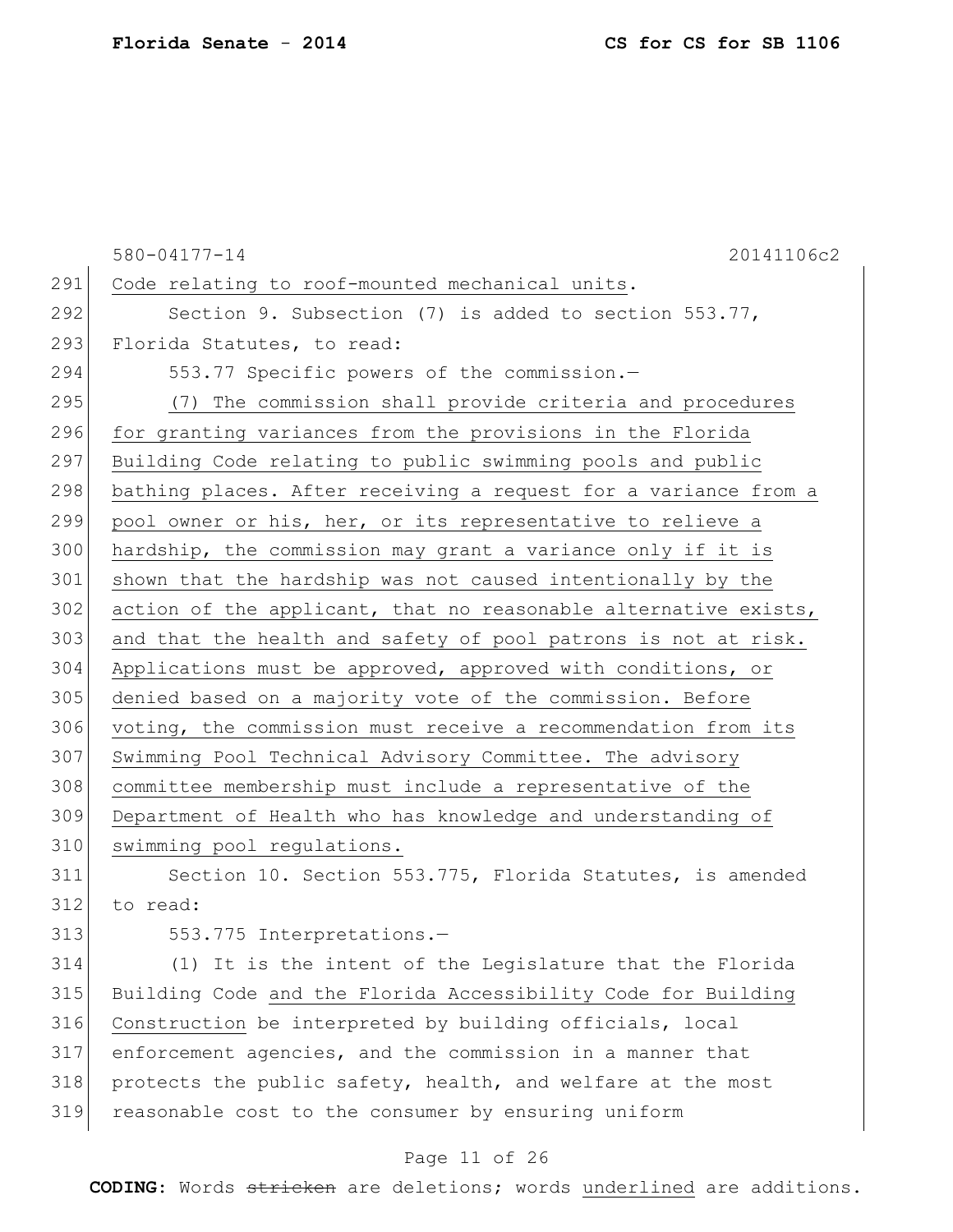580-04177-14 20141106c2 interpretations throughout the state and by providing processes for resolving disputes regarding interpretations of the Florida Building Code and the Florida Accessibility Code for Building Construction which are just and expeditious. (2) Local enforcement agencies, local building officials, state agencies, and the commission shall interpret provisions of the Florida Building Code and the Florida Accessibility Code for Building Construction in a manner that is consistent with 328 declaratory statements and interpretations entered by the commission, except that conflicts between the Florida Fire Prevention Code and the Florida Building Code shall be resolved 331 in accordance with  $s. 553.73(11)(c)$  and  $(d).$  (3) The following procedures may be invoked regarding interpretations of the Florida Building Code or the Florida Accessibility Code for Building Construction: (a) Upon written application by any substantially affected person or state agency or by a local enforcement agency, the 337 commission shall issue declaratory statements pursuant to s. 120.565 relating to the enforcement or administration by local governments of the Florida Building Code or the Florida 340 Accessibility Code for Building Construction. (b) When requested in writing by any substantially affected person or state agency or by a local enforcement agency, the commission shall issue a declaratory statement pursuant to s. 120.565 relating to this part and ss. 515.25, 515.27, 515.29, and 515.37. Actions of the commission are subject to judicial review under s. 120.68.

 (c) The commission shall review decisions of local building officials and local enforcement agencies regarding

### Page 12 of 26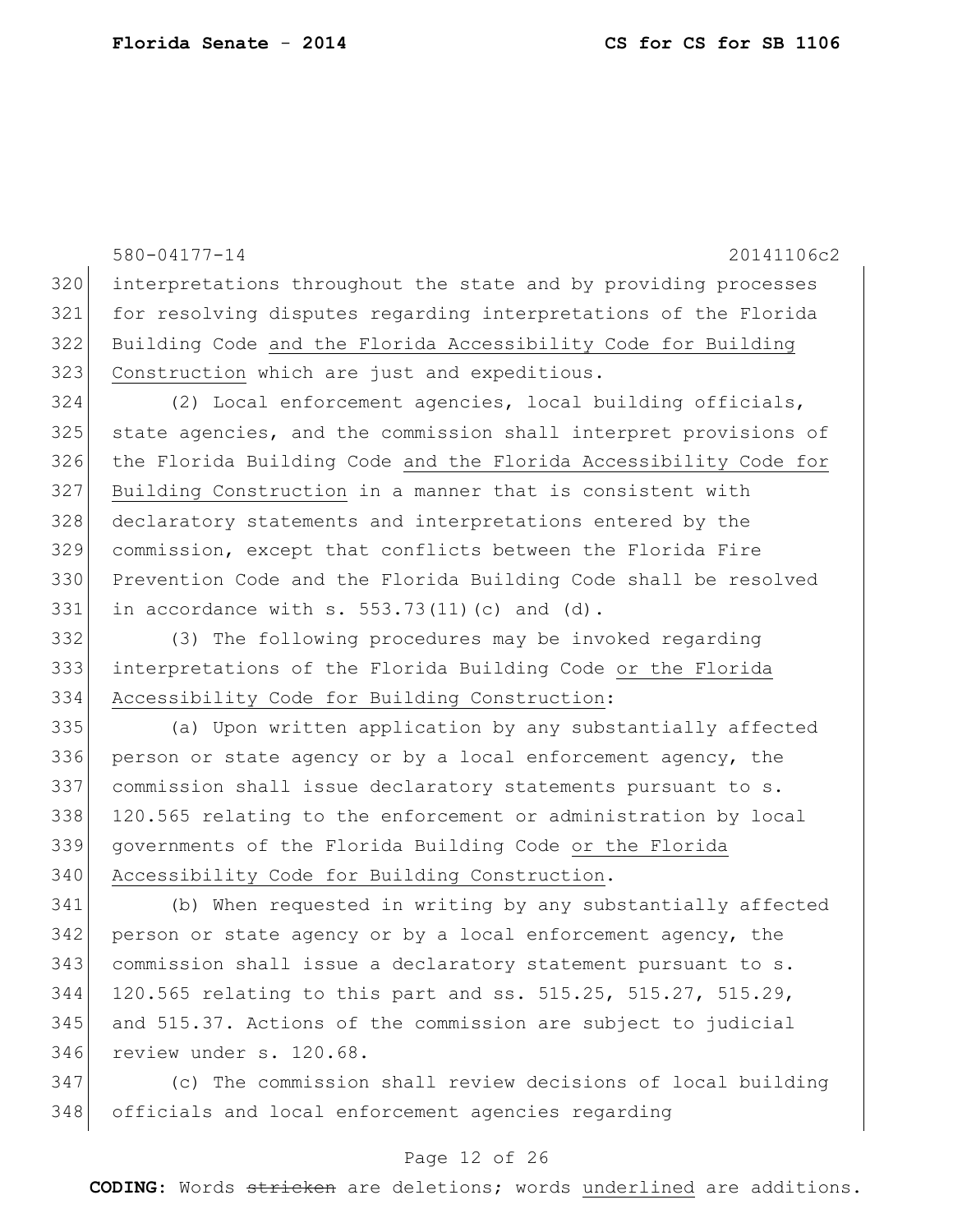580-04177-14 20141106c2 interpretations of the Florida Building Code or the Florida Accessibility Code for Building Construction after the local board of appeals has considered the decision, if such board exists, and if such appeals process is concluded within 25 business days. 1. The commission shall coordinate with the Building 355 Officials Association of Florida, Inc., to designate panels composed of five members to hear requests to review decisions of local building officials. The members must be licensed as building code administrators under part XII of chapter 468 and must have experience interpreting and enforcing provisions of the Florida Building Code and the Florida Accessibility Code for 361 Building Construction. 2. Requests to review a decision of a local building official interpreting provisions of the Florida Building Code or the Florida Accessibility Code for Building Construction may be initiated by any substantially affected person, including an owner or builder subject to a decision of a local building official or an association of owners or builders having members 368 who are subject to a decision of a local building official. In order to initiate review, the substantially affected person must file a petition with the commission. The commission shall adopt a form for the petition, which shall be published on the

373 require the following:

374 a. The name and address of the county or municipality in which provisions of the Florida Building Code or the Florida Accessibility Code for Building Construction are being interpreted.

Building Code Information System. The form shall, at a minimum,

#### Page 13 of 26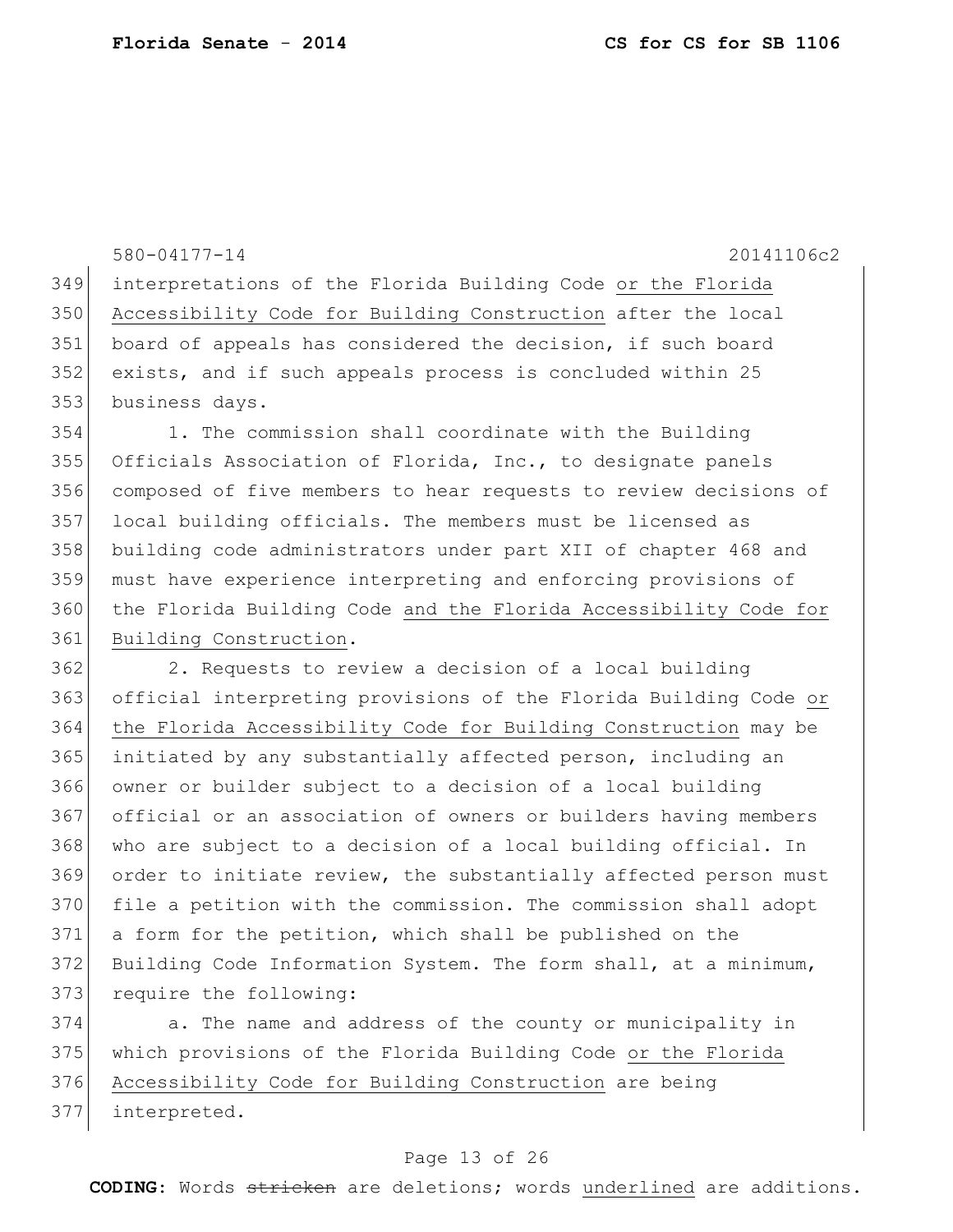580-04177-14 20141106c2 378 b. The name and address of the local building official who 379 has made the interpretation being appealed. 380 c. The name, address, and telephone number of the 381 petitioner; the name, address, and telephone number of the 382 petitioner's representative, if any; and an explanation of how 383 the petitioner's substantial interests are being affected by the 384 local interpretation of the Florida Building Code or the Florida 385 Accessibility Code for Building Construction. 386 d. A statement of the provisions of the Florida Building 387 Code or the Florida Accessibility Code for Building Construction 388 which are being interpreted by the local building official. 389 e. A statement of the interpretation given to provisions of 390 the Florida Building Code or the Florida Accessibility Code for 391 Building Construction by the local building official and the 392 manner in which the interpretation was rendered. 393 f. A statement of the interpretation that the petitioner 394 contends should be given to the provisions of the Florida 395 Building Code or the Florida Accessibility Code for Building 396 Construction and a statement supporting the petitioner's 397 interpretation. 398 g. Space for the local building official to respond in 399 writing. The space shall, at a minimum, require the local 400 building official to respond by providing a statement admitting 401 or denying the statements contained in the petition and a

402 statement of the interpretation of the provisions of the Florida 403 Building Code or the Florida Accessibility Code for Building 404 Construction which the local jurisdiction or the local building 405 official contends is correct, including the basis for the 406 interpretation.

#### Page 14 of 26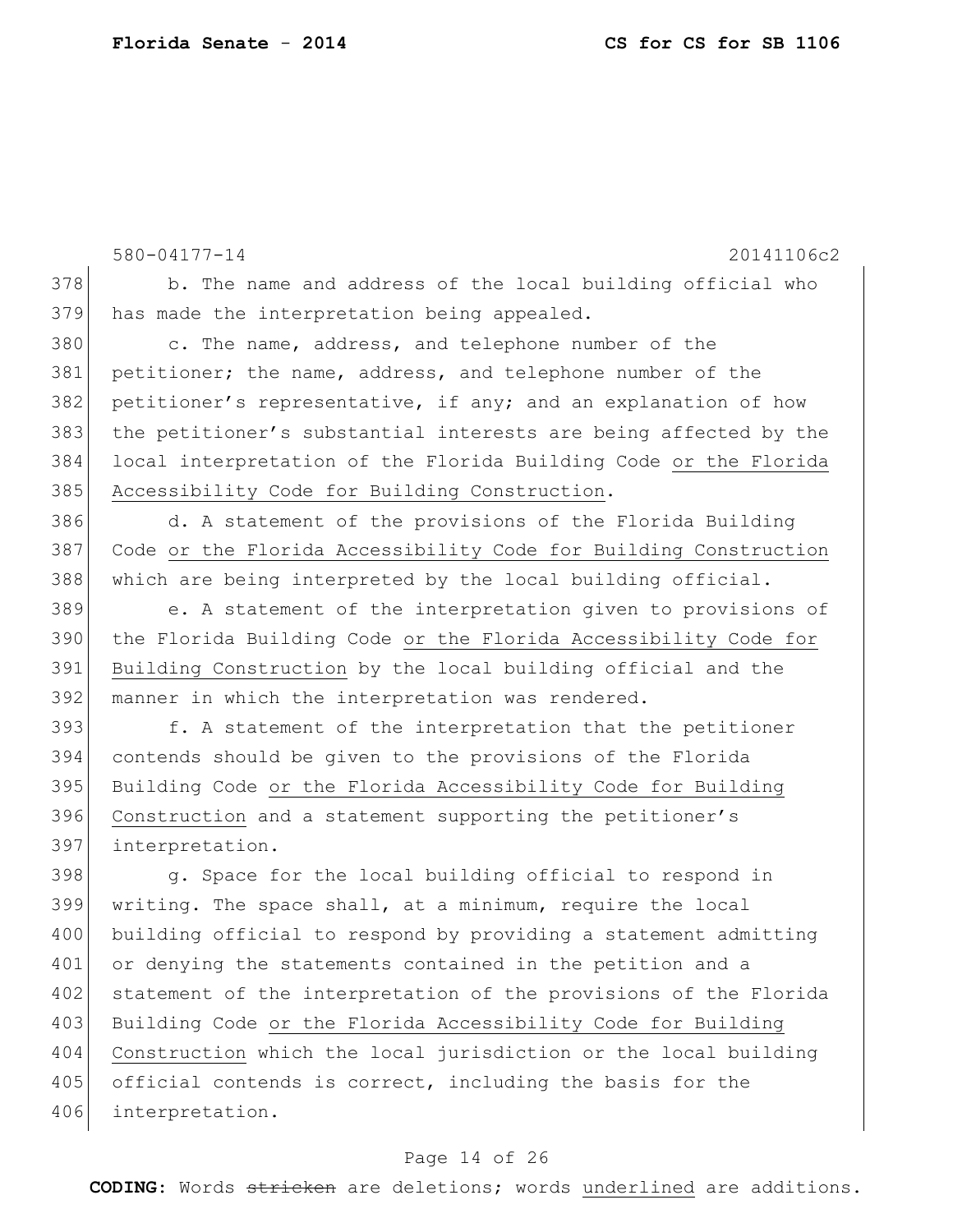580-04177-14 20141106c2 407 3. The petitioner shall submit the petition to the local 408 building official, who shall place the date of receipt on the 409 petition. The local building official shall respond to the 410 petition in accordance with the form and shall return the 411 petition along with his or her response to the petitioner within 412 5 days after receipt, exclusive of Saturdays, Sundays, and legal 413 holidays. The petitioner may file the petition with the 414 commission at any time after the local building official 415 provides a response. If no response is provided by the local 416 building official, the petitioner may file the petition with the 417 commission 10 days after submission of the petition to the local 418 building official and shall note that the local building 419 official did not respond.

420 4. Upon receipt of a petition that meets the requirements 421 of subparagraph 2., the commission shall immediately provide 422 copies of the petition to a panel, and the commission shall 423 publish the petition, including any response submitted by the 424 local building official, on the Building Code Information System 425 in a manner that allows interested persons to address the issues 426 by posting comments.

427 5. The panel shall conduct proceedings as necessary to 428 resolve the issues; shall give due regard to the petitions, the 429 response, and to comments posed on the Building Code Information 430 System; and shall issue an interpretation regarding the 431 provisions of the Florida Building Code or the Florida 432 Accessibility Code for Building Construction within 21 days 433 after the filing of the petition. The panel shall render a 434 determination based upon the Florida Building Code or the 435 Florida Accessibility Code for Building Construction or, if the

#### Page 15 of 26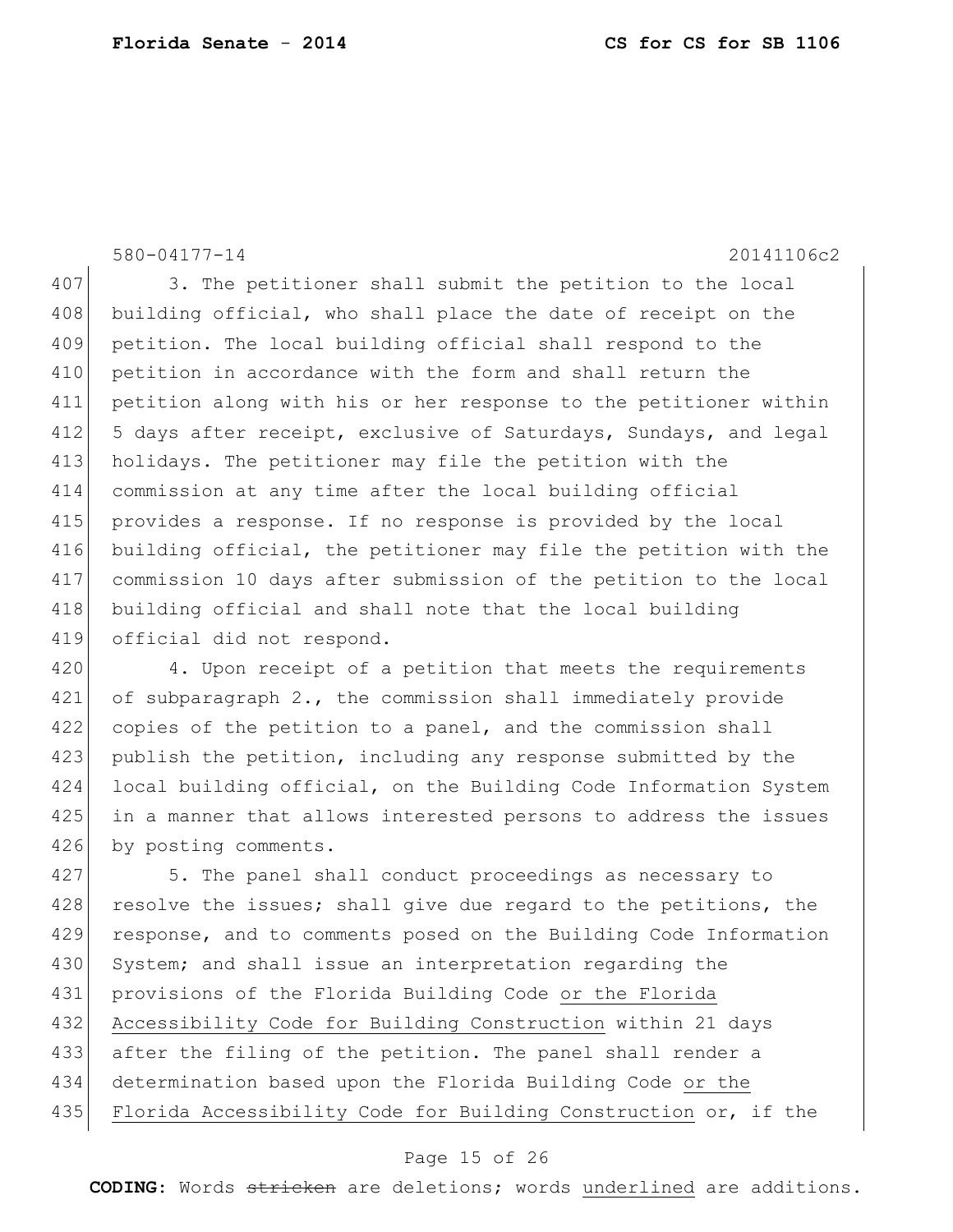580-04177-14 20141106c2 436 code is ambiguous, the intent of the code. The panel's 437 interpretation shall be provided to the commission, which shall 438 publish the interpretation on the Building Code Information 439 System and in the Florida Administrative Register. The 440 interpretation shall be considered an interpretation entered by 441 the commission, and shall be binding upon the parties and upon 442 all jurisdictions subject to the Florida Building Code or the 443 Florida Accessibility Code for Building Construction, unless it 444 is superseded by a declaratory statement issued by the Florida 445 Building Commission or by a final order entered after an appeal 446 proceeding conducted in accordance with subparagraph 7. 447 6. It is the intent of the Legislature that review

448 proceedings be completed within 21 days after the date that a 449 petition seeking review is filed with the commission, and the 450 time periods set forth in this paragraph may be waived only upon 451 consent of all parties.

452 7. Any substantially affected person may appeal an 453 interpretation rendered by a hearing officer panel by filing a 454 petition with the commission. Such appeals shall be initiated in 455 accordance with chapter 120 and the uniform rules of procedure 456 and must be filed within 30 days after publication of the 457 interpretation on the Building Code Information System or in the 458 Florida Administrative Register. Hearings shall be conducted 459 pursuant to chapter 120 and the uniform rules of procedure. 460 Decisions of the commission are subject to judicial review 461 pursuant to s. 120.68. The final order of the commission is 462 binding upon the parties and upon all jurisdictions subject to 463 the Florida Building Code or the Florida Accessibility Code for 464 Building Construction.

#### Page 16 of 26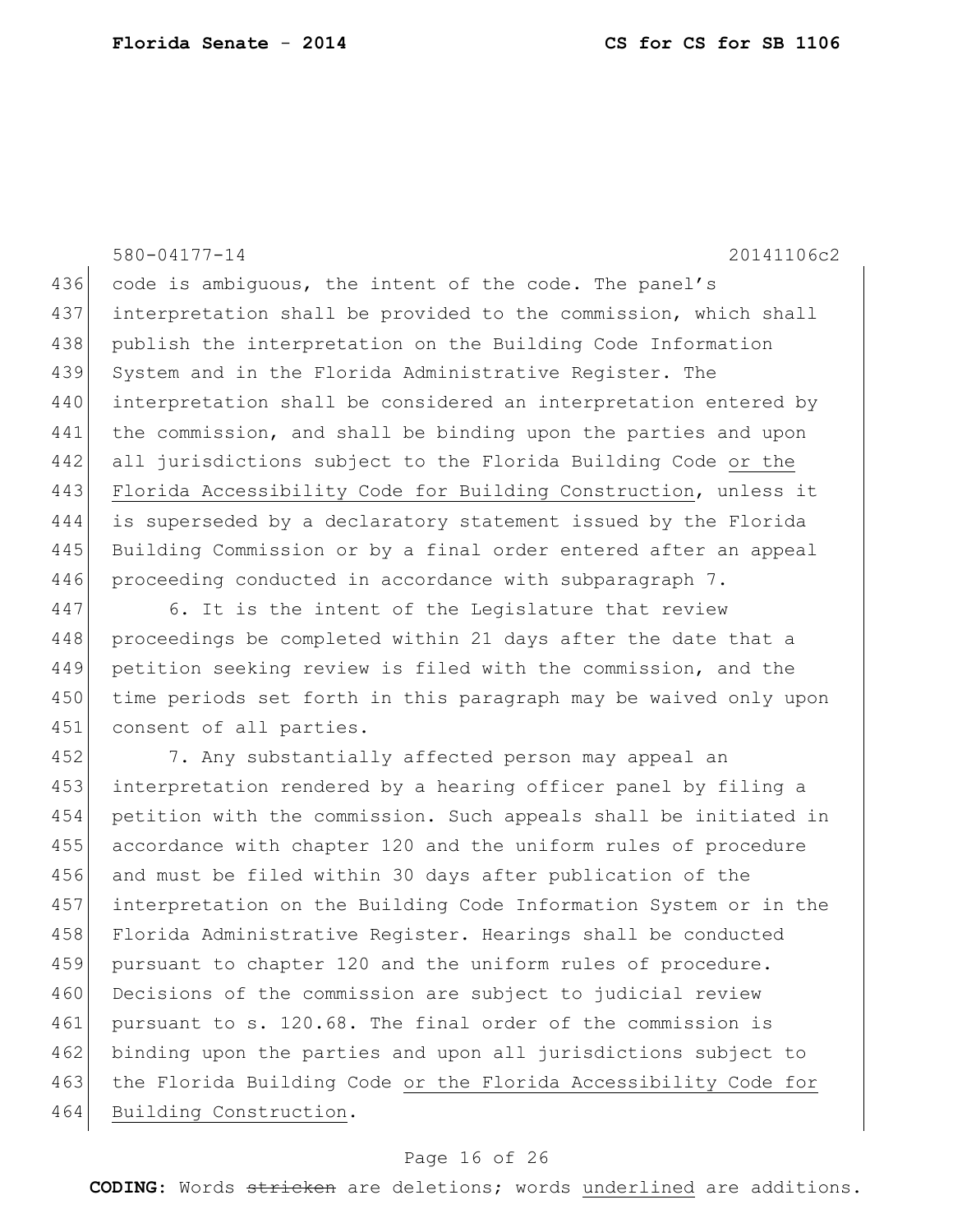```
580-04177-14 20141106c2
465 8. The burden of proof in any proceeding initiated in
466 accordance with subparagraph 7. is on the party who initiated
467 the appeal.
468 9. In any review proceeding initiated in accordance with
469 this paragraph, including any proceeding initiated in accordance 
470 with subparagraph 7., the fact that an owner or builder has
471 proceeded with construction may not be grounds for determining 
472 an issue to be moot if the issue is one that is likely to arise 
473 in the future.
474
475 This paragraph provides the exclusive remedy for addressing
476 requests to review local interpretations of the Florida Building
477 Code or the Florida Accessibility Code for Building Construction 
478 and appeals from review proceedings.
479 (d) Upon written application by any substantially affected
480 person, contractor, or designer, or a group representing a
481 substantially affected person, contractor, or designer, the
482 commission shall issue or cause to be issued a formal
483 interpretation of the Florida Building Code or the Florida 
484 Accessibility Code for Building Construction as prescribed by 
485 paragraph (c).
486 (e) Local decisions declaring structures to be unsafe and
487 subject to repair or demolition are not subject to review under
488 this subsection and may not be appealed to the commission if the
489 local governing body finds that there is an immediate danger to 
490 the health and safety of the public.
491 (f) Upon written application by any substantially affected
```
492 person, the commission shall issue a declaratory statement 493 pursuant to s. 120.565 relating to an agency's interpretation

#### Page 17 of 26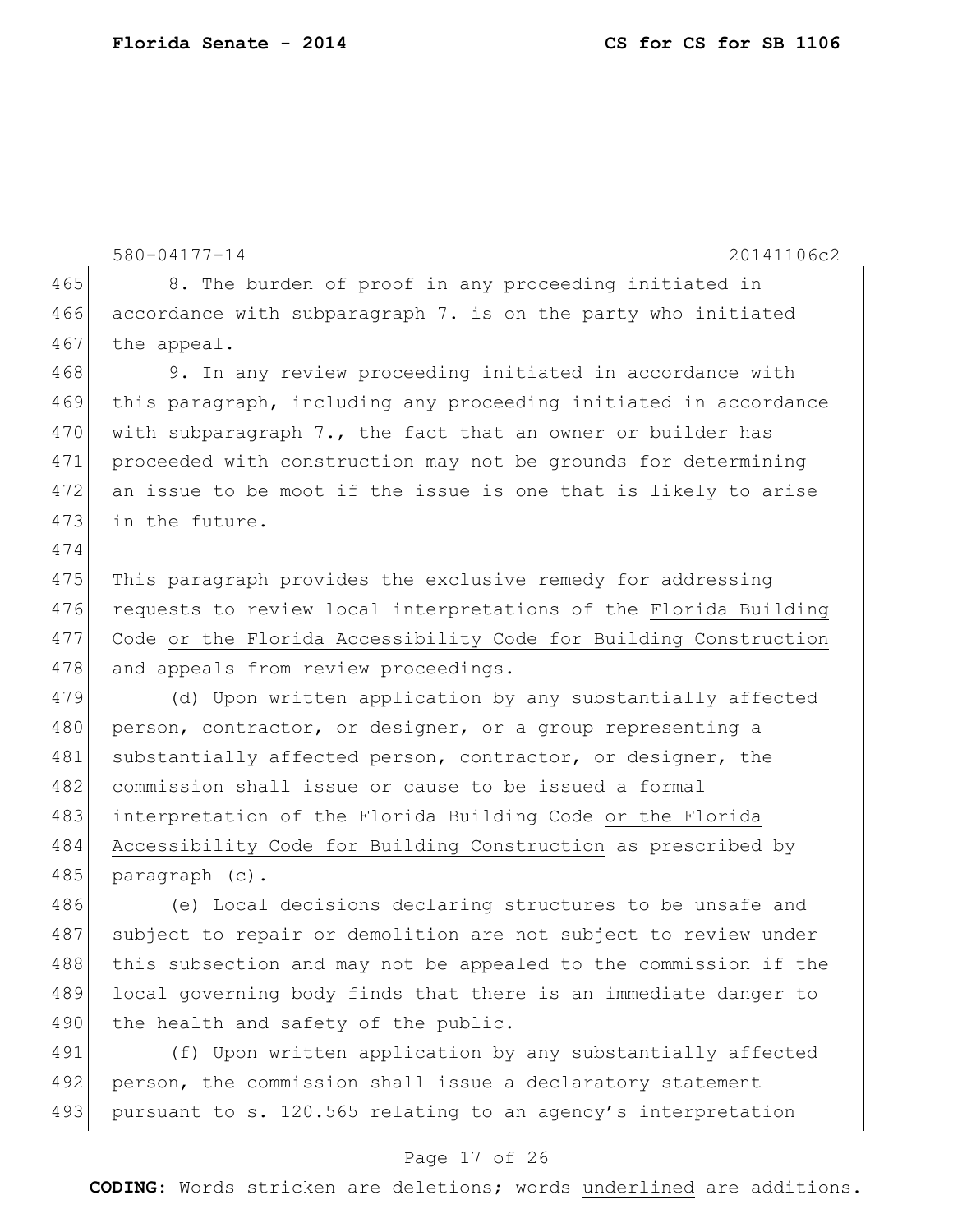and enforcement of the specific provisions of the Florida 495 Building Code or the Florida Accessibility Code for Building 496 Construction which the agency is authorized to enforce. This 497 subsection does not provide any powers, other than advisory, to 498 the commission with respect to any decision of the State Fire 499 Marshal made pursuant to chapter 633. (g) The commission may designate a commission member who has demonstrated expertise in interpreting building plans to 502 attend each meeting of the advisory council created in s. 503 553.512. The commission member may vary from meeting to meeting, shall serve on the council in a nonvoting capacity, and shall 505 receive per diem and expenses as provided in s. 553.74(3). (h) The commission shall by rule establish an informal process of rendering nonbinding interpretations of the Florida 508 Building Code and the Florida Accessibility Code for Building Construction. The commission is specifically authorized to refer interpretive issues to organizations that represent those engaged in the construction industry. The commission shall immediately implement the process before completing formal 513 rulemaking. It is the intent of the Legislature that the commission create a process to refer questions to a small, rotating group of individuals licensed under part XII of chapter 468, to which a party may pose questions regarding the interpretation of code provisions. It is the intent of the Legislature that the process provide for the expeditious resolution of the issues presented and publication of the 520 resulting interpretation on the Building Code Information System. Such interpretations shall be advisory only and nonbinding on the parties and the commission.

580-04177-14 20141106c2

#### Page 18 of 26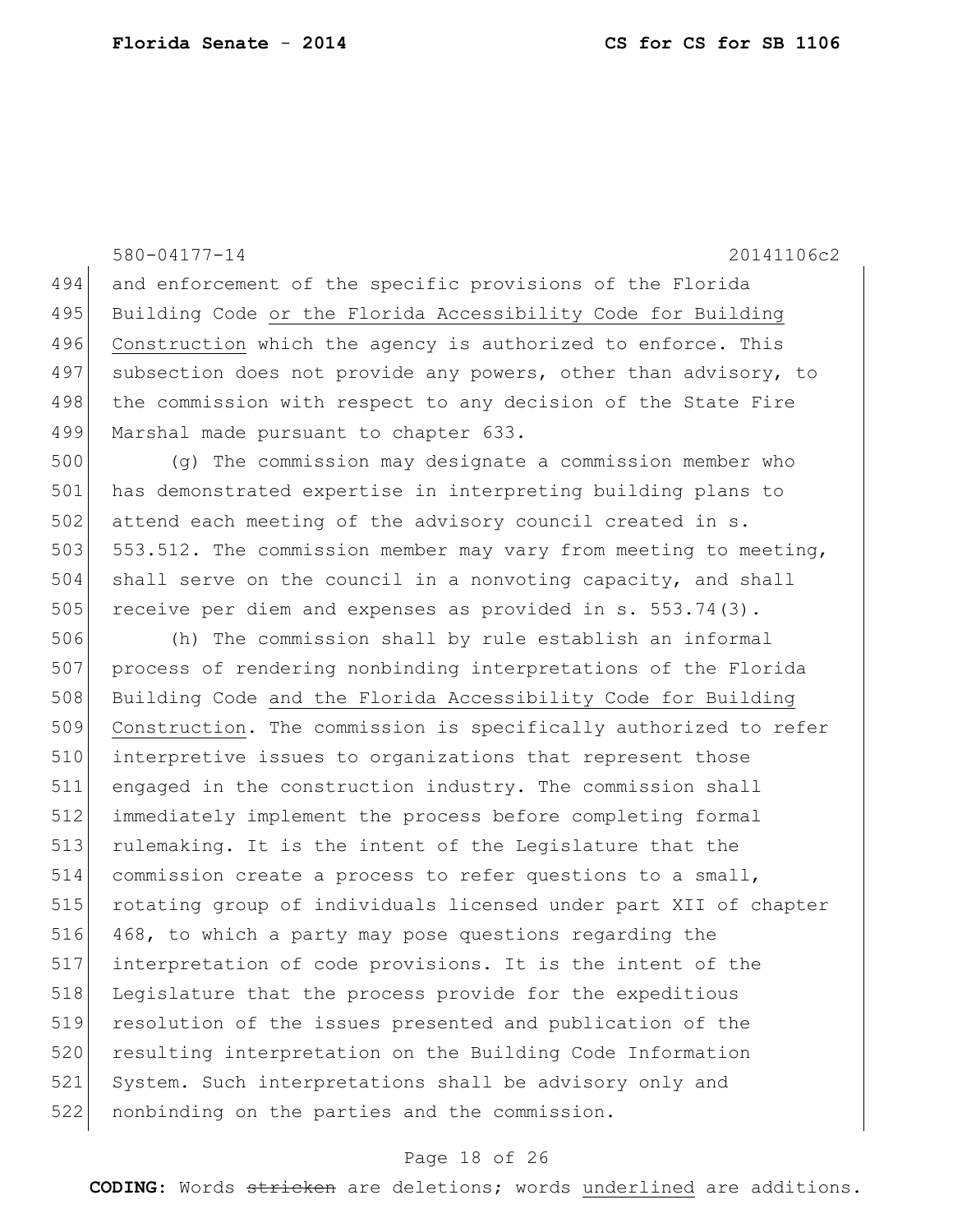580-04177-14 20141106c2 523 (4) In order to administer this section, the commission may 524 adopt by rule and impose a fee for filing requests for 525 declaratory statements and binding and nonbinding 526 interpretations to recoup the cost of the proceedings which may 527 not exceed \$125 for each request for a nonbinding interpretation 528 and \$250 for each request for a binding review or 529 interpretation. For proceedings conducted by or in coordination 530 with a third party, the rule may provide that payment be made 531 directly to the third party, who shall remit to the department 532 that portion of the fee necessary to cover the costs of the 533 department.  $534$  (5) The commission may render declaratory statements in 535 accordance with s. 120.565 relating to the provisions of the 536 Florida Accessibility Code for Building Construction not 537 attributable to the Americans with Disabilities Act 538 Accessibility Guidelines. Notwithstanding the other provisions 539 of this section, the Florida Accessibility Code for Building 540 Construction and chapter 11 of the Florida Building Code may not 541 be interpreted by, and are not subject to review under, any of 542 the procedures specified in this section. This subsection has no 543 effect upon the commission's authority to waive the Florida 544 Accessibility Code for Building Construction as provided by s.  $545$   $553.512$ .

546 Section 11. Present subsections (11) through (18) of 547 section 553.79, Florida Statutes, are redesignated as 548 subsections (12) through (19), respectively, a new subsection 549 (11) is added to that section, and present subsection (18) is 550 amended, to read:

551 553.79 Permits; applications; issuance; inspections.

#### Page 19 of 26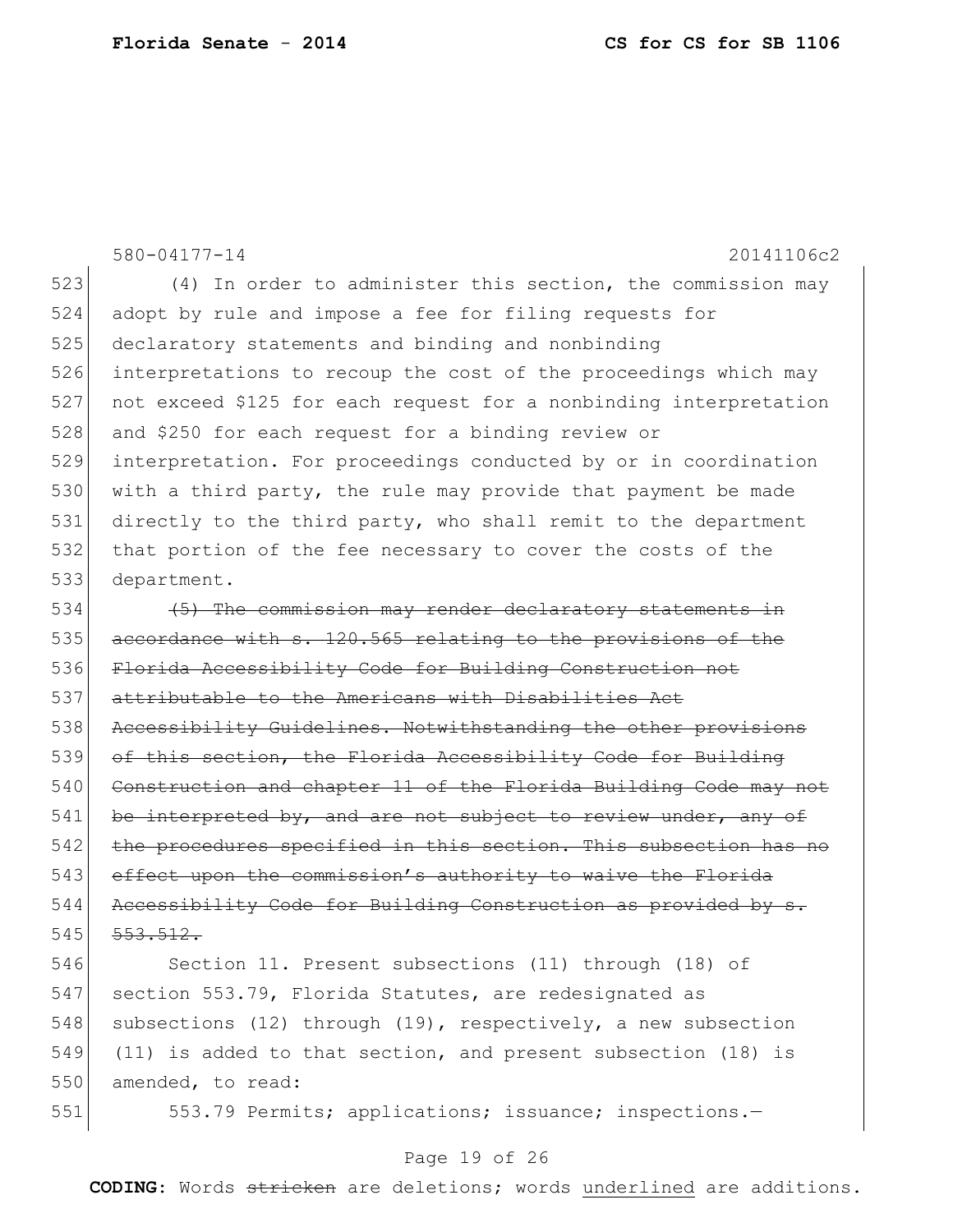|     | 580-04177-14<br>20141106c2                                                 |
|-----|----------------------------------------------------------------------------|
| 552 | (11) The local enforcing agency may not issue a building                   |
| 553 | permit to construct, develop, or modify a public swimming pool             |
| 554 | without proof of application for an operating permit under s.              |
| 555 | 514.031. A certificate of completion or occupancy may not be               |
| 556 | issued until such operating permit is issued.                              |
| 557 | $(19)$ $(18)$ For the purpose of inspection and record                     |
| 558 | retention, site plans or building permits <del>for a building</del> may be |
| 559 | maintained in the original form or in the form of an electronic            |
| 560 | copy at the worksite. These plans and permits must be open to              |
| 561 | inspection by the building official or a duly authorized                   |
| 562 | representative, as required by the Florida Building Code.                  |
| 563 | Section 12. Paragraph (b) of subsection (6) of section                     |
| 564 | 553.80, Florida Statutes, is amended to read:                              |
| 565 | 553.80 Enforcement.-                                                       |
| 566 | (6) Notwithstanding any other law, state universities,                     |
| 567 | community colleges, and public school districts shall be subject           |
| 568 | to enforcement of the Florida Building Code under this part.               |
| 569 | (b) If a state university, state community college, or                     |
| 570 | public school district elects to use a local government's code             |
| 571 | enforcement offices:                                                       |
| 572 | 1. Fees charged by counties and municipalities for                         |
| 573 | enforcement of the Florida Building Code on buildings,                     |
| 574 | structures, and facilities of state universities, state                    |
| 575 | colleges, and public school districts may not be more than the             |
| 576 | actual labor and administrative costs incurred for plans review            |
| 577 | and inspections to ensure compliance with the code.                        |
| 578 | 2. Counties and municipalities shall expedite building                     |
| 579 | construction permitting, building plans review, and inspections            |
| 580 | of projects of state universities, state community colleges, and           |

# Page 20 of 26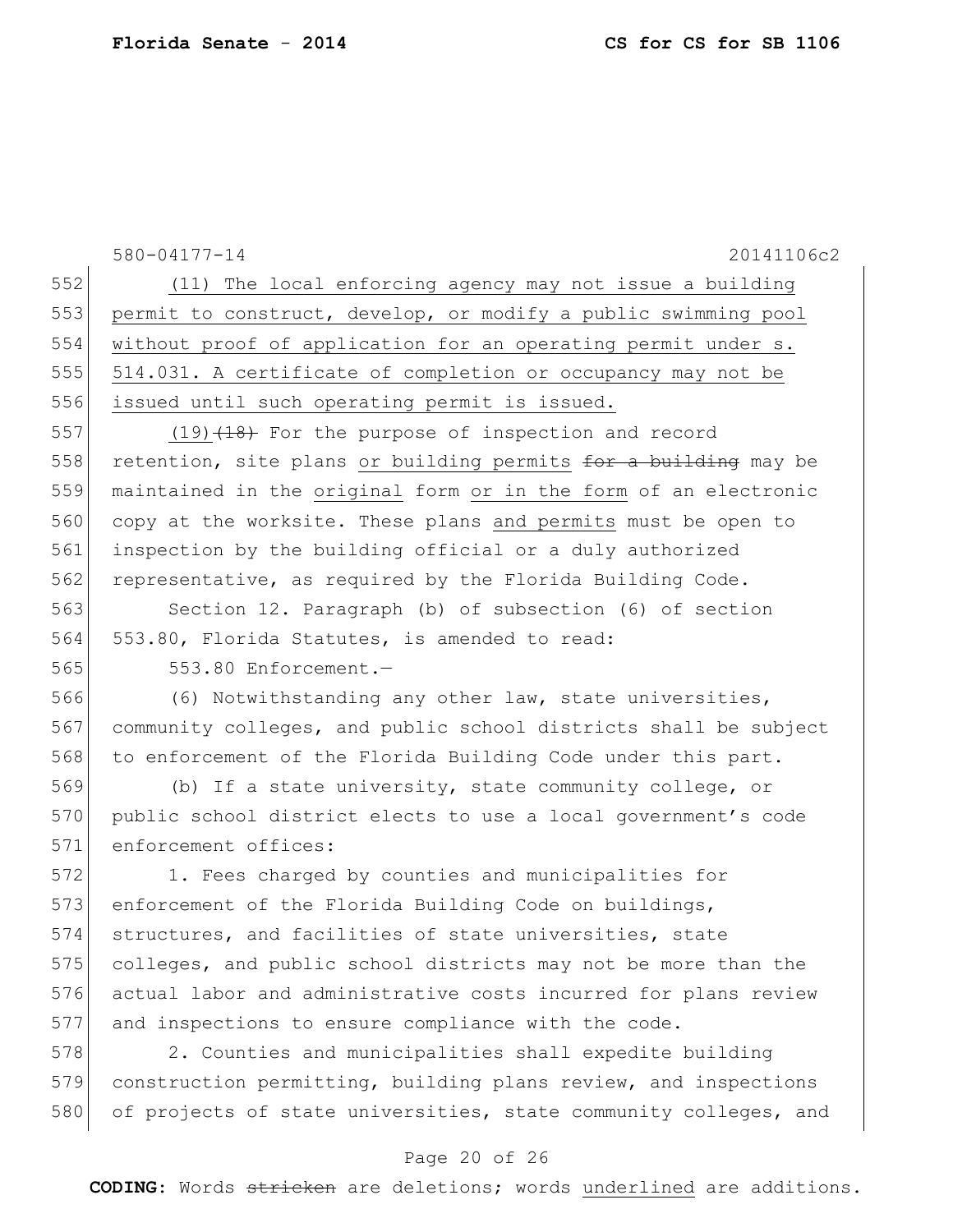580-04177-14 20141106c2 581 public schools school districts that are subject to the Florida Building Code according to guidelines established by the Florida 583 Building Commission. 584 3. A party substantially affected by an interpretation of 585 the Florida Building Code by the local government's code enforcement offices may appeal the interpretation to the local government's board of adjustment and appeal or to the commission under s. 553.775 if no local board exists. The decision of a local board is reviewable in accordance with s. 553.775. 591 This part may not be construed to authorize counties, municipalities, or code enforcement districts to conduct any permitting, plans review, or inspections not covered by the Florida Building Code. Any actions by counties or municipalities not in compliance with this part may be appealed to the Florida Building Commission. The commission, upon a determination that actions not in compliance with this part have delayed permitting 598 or construction, may suspend the authority of a county, municipality, or code enforcement district to enforce the Florida Building Code on the buildings, structures, or 601 facilities of a state university, state community college, or public school district and provide for code enforcement at the 603 expense of the state university, state community college, or public school district. 605 Section 13. Subsections (1) and (2) of section 553.841,

Florida Statutes, are amended to read:

 553.841 Building code compliance and mitigation program.— (1) The Legislature finds that knowledge and understanding by persons licensed or employed in the design and construction

#### Page 21 of 26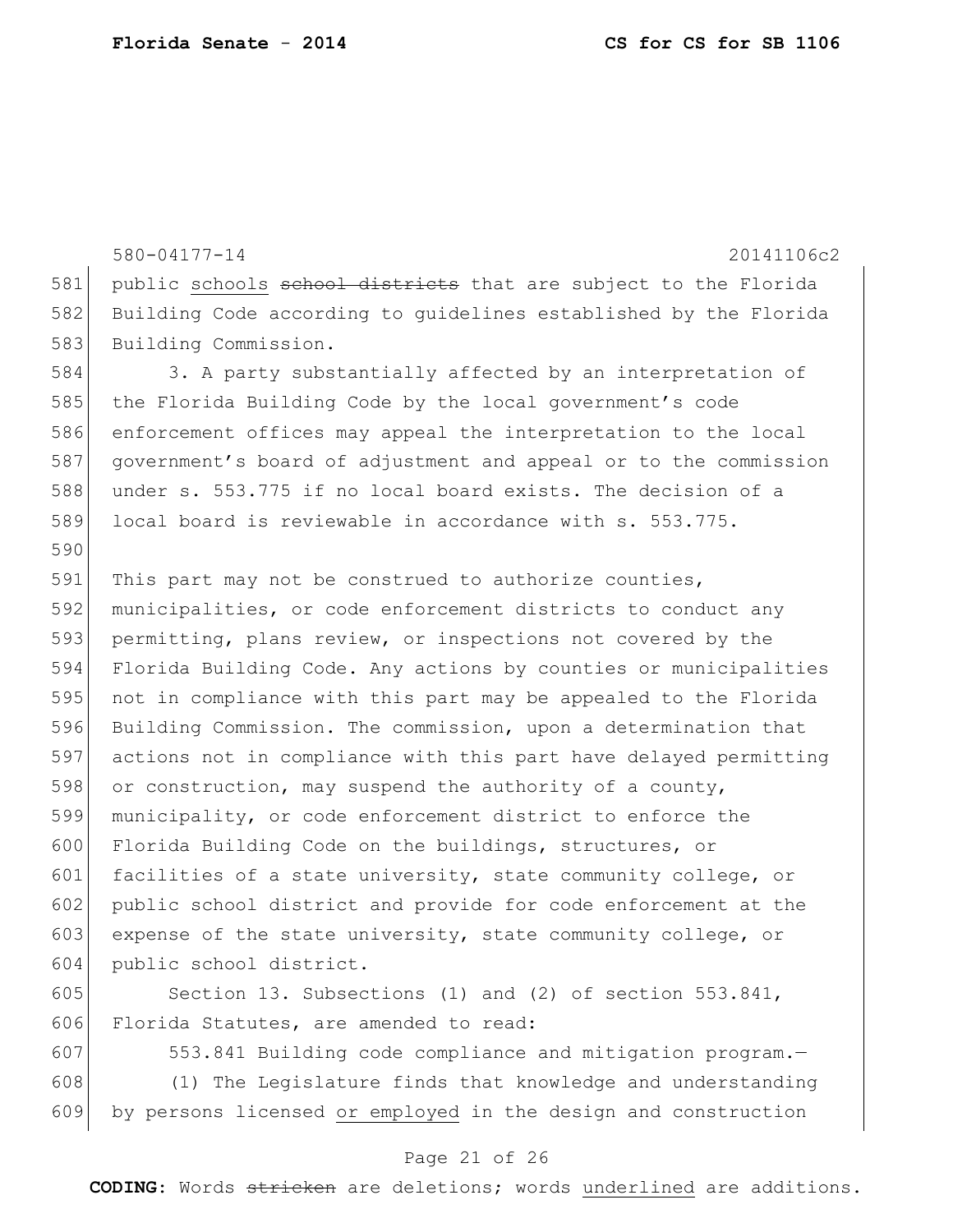580-04177-14 20141106c2 industries of the importance and need for complying with the Florida Building Code and related laws is vital to the public 612 health, safety, and welfare of this state, especially for protecting consumers and mitigating damage caused by hurricanes to residents and visitors to the state. The Legislature further finds that the Florida Building Code can be effective only if all participants in the design and construction industries maintain a thorough knowledge of the code, code compliance and 618 enforcement, duties related to consumers, and changes that 619 additions thereto which improve construction standards, project completion, and compliance of design and construction to protect against consumer harm, storm damage, and other damage. Consequently, the Legislature finds that there is a need for a program to provide ongoing education and outreach activities concerning compliance with the Florida Building Code, the 625 Florida Fire Prevention Code, construction plan and permitting 626 requirements, construction liens, and hurricane mitigation.

627 (2) The Department of Business and Professional Regulation 628 shall administer a program, designated as the Florida Building 629 Code Compliance and Mitigation Program, to develop, coordinate, 630 and maintain education and outreach to persons required to 631 comply with the Florida Building Code and related provisions as 632 specified in subsection (1) and ensure consistent education, 633 training, and communication of the code's requirements, 634 including, but not limited to, methods for design and 635 construction compliance and mitigation of storm-related damage. 636 The program shall also operate a clearinghouse through which 637 design, construction, and building code enforcement licensees, 638 suppliers, and consumers in this state may find others in order

#### Page 22 of 26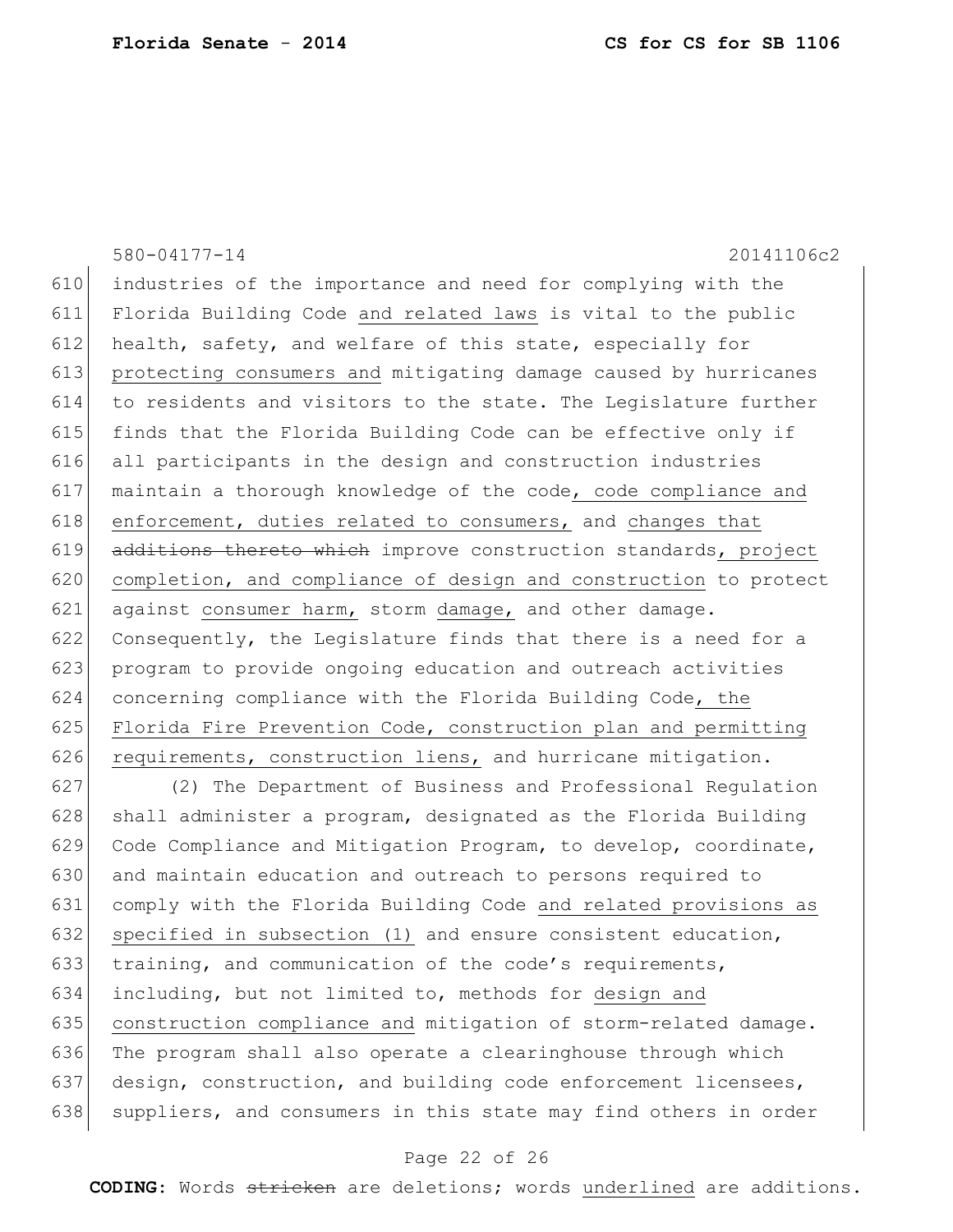|     | $580 - 04177 - 14$<br>20141106c2                                 |
|-----|------------------------------------------------------------------|
| 639 | to exchange information relating to mitigation and facilitate    |
| 640 | repairs in the aftermath of a natural disaster.                  |
| 641 | Section 14. Section 553.883, Florida Statutes, is created        |
| 642 | to read:                                                         |
| 643 | 553.883 Smoke alarms in one-family and two-family dwellings      |
| 644 | and townhomes.-One-family and two-family dwellings and townhomes |
| 645 | undergoing a repair, or a level 1 alteration as defined in the   |
| 646 | Florida Building Code, may use smoke alarms powered by 10-year   |
| 647 | nonremovable, nonreplaceable batteries in lieu of retrofitting   |
| 648 | such dwelling with smoke alarms powered by the dwelling's        |
| 649 | electrical system. Effective January 1, 2015, a battery-powered  |
| 650 | smoke alarm that is newly installed or replaces an existing      |
| 651 | battery-powered smoke alarm must be powered by a nonremovable,   |
| 652 | nonreplaceable battery that powers the alarm for at least 10     |
| 653 | years.                                                           |
| 654 | Section 15. Subsection (3) of section 553.993, Florida           |
| 655 | Statutes, is amended to read:                                    |
| 656 | 553.993 Definitions.-For purposes of this part:                  |
| 657 | (3) "Building energy-efficiency rating system" means a           |
| 658 | whole building energy evaluation system that provides a reliable |
| 659 | and scientifically-based analysis of a building's energy         |
| 660 | consumption or energy features and allows a comparison to        |
| 661 | similar building types in similar climate zones where            |
| 662 | applicable. Specifically, the rating system shall use standard   |
| 663 | calculations, formulas, and scoring methods; be applicable       |
| 664 | nationally; compare a building to a clearly defined and          |
| 665 | researched baseline or benchmark; require qualified              |
| 666 | professionals to conduct the rating or assessment; and provide a |
| 667 | labeling and recognition program with specific criteria or       |

# Page 23 of 26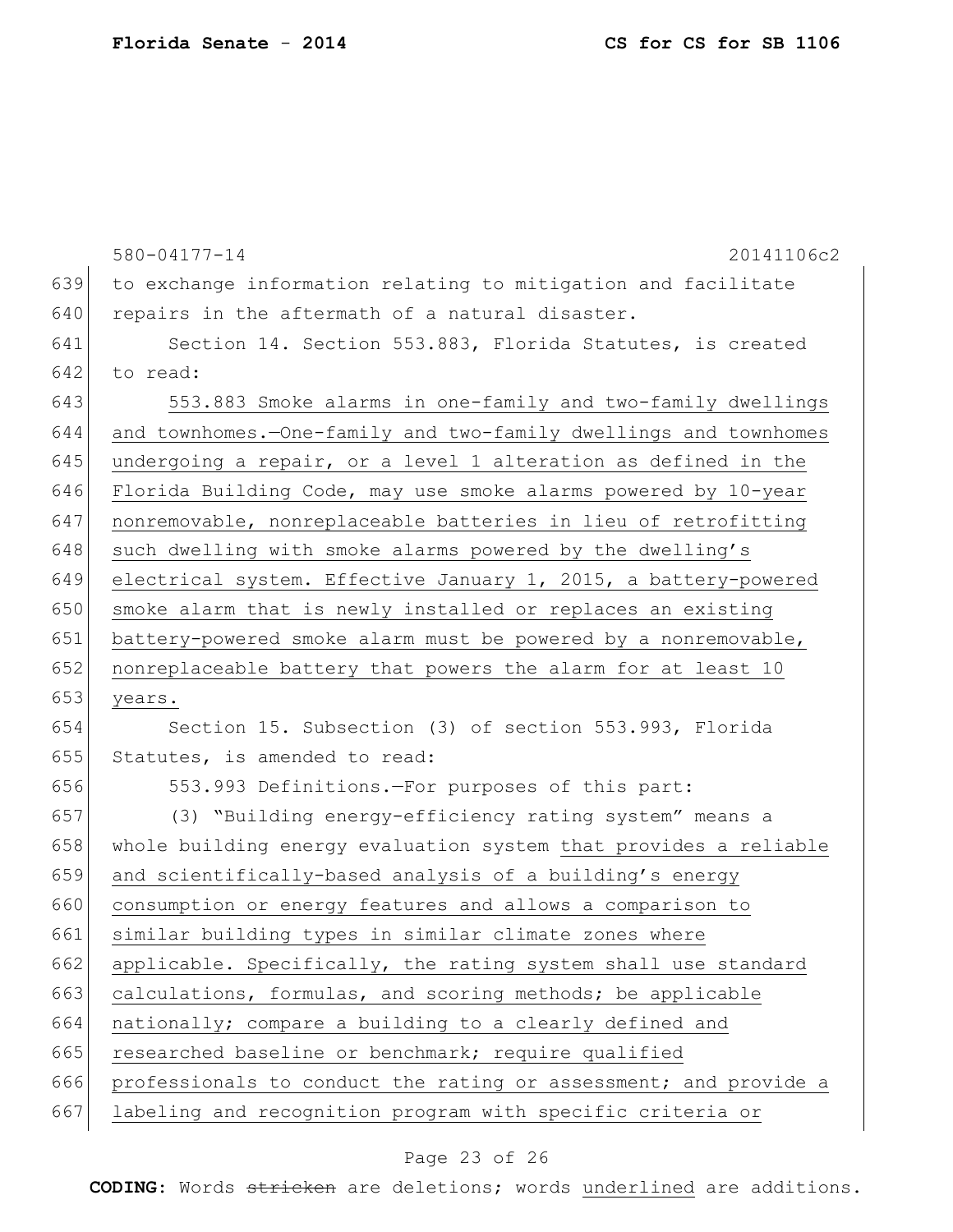```
580-04177-14 20141106c2
668 levels. Residential program benchmarks for new construction must
669 be consistent with national building standards. Residential
670 building program benchmarks for existing construction must be 
671 consistent with national home energy rating standards. The 
672 building energy-efficiency rating system shall require at least 
673 one level of oversight performed by an organized and balanced 
674 group of professionals with subject matter expertise in energy 
675 efficiency, energy rating, and evaluation methods established by
676 the Residential Energy Services Network, the Commercial Energy
677 Services Network, the Building Performance Institute, or the
678 Florida Solar Energy Center.
679 Section 16. Subsection (15) of section 633.202, Florida 
680 Statutes, is amended to read:
681 633.202 Florida Fire Prevention Code.—
682 (15)\left( \frac{a}{b} \right) For one-story or two-story structures that are less
```
683 than 10,000 square feet, whose occupancy is defined in the 684 Florida Building Code and the Florida Fire Prevention Code as 685 business or mercantile, a fire official shall enforce the wall 686 fire-rating provisions for occupancy separation as defined in 687 the Florida Building Code.

688  $(16)(a)$   $(b)$  A structure, located on property that is 689 classified for ad valorem purposes as agricultural, which is 690 part of a farming or ranching operation, in which the occupancy 691 is limited by the property owner to no more than 35 persons, and 692 which is not used by the public for direct sales or as an 693 educational outreach facility, is exempt from the Florida Fire 694 Prevention Code, including the national codes and Life Safety 695 Code incorporated by reference. This paragraph does not include 696 structures used for residential or assembly occupancies, as

### Page 24 of 26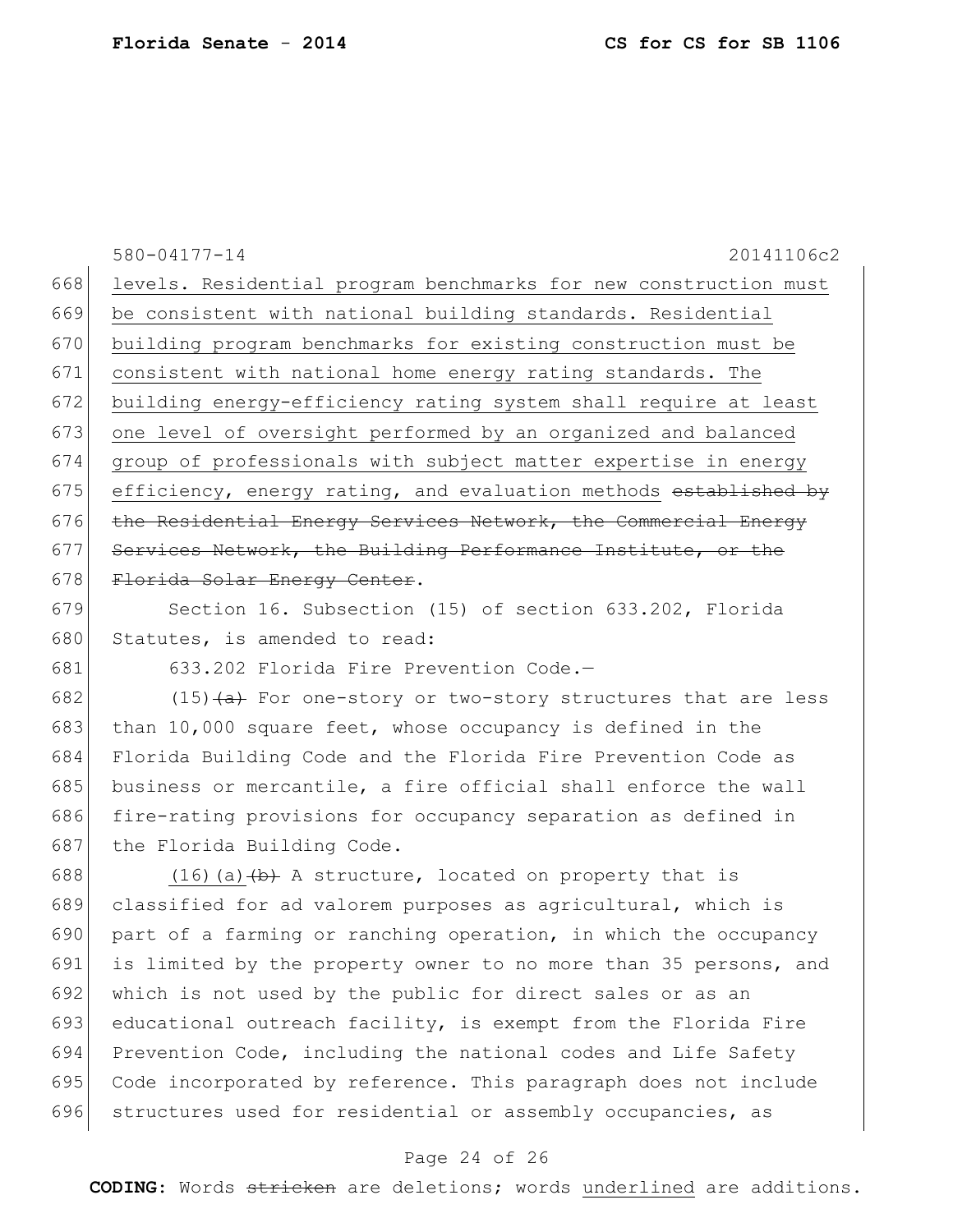580-04177-14 20141106c2 defined in the Florida Fire Prevention Code. (b) A tent up to 30 feet by 30 feet is exempt from the Florida Fire Prevention Code, including the national codes 700 incorporated by reference. Section 17. Subsection (1) of section 633.212, Florida 702 Statutes, is amended to read: 703 633.212 Legislative intent; informal interpretations of the Florida Fire Prevention Code.—It is the intent of the Legislature that the Florida Fire Prevention Code be interpreted by fire officials and local enforcement agencies in a manner 707 that reasonably and cost-effectively protects the public safety, 708 health, and welfare; ensures uniform interpretations throughout this state; and provides just and expeditious processes for resolving disputes regarding such interpretations. It is the further intent of the Legislature that such processes provide 712 for the expeditious resolution of the issues presented and that the resulting interpretation of such issues be published on the website of the division. (1) The division shall by rule establish an informal process of rendering nonbinding interpretations of the Florida Fire Prevention Code. The division may contract with and refer 718 interpretive issues to a third party, selected based upon cost effectiveness, quality of services to be performed, and other performance-based criteria, which has experience in interpreting and enforcing the Florida Fire Prevention Code. It is the intent

 of the Legislature that the division establish a Fire Code Interpretation Committee composed of seven persons and seven alternates, equally representing each area of the state, to 725 which a party can pose questions regarding the interpretation of

#### Page 25 of 26

**CODING**: Words stricken are deletions; words underlined are additions.

**Florida Senate** - **2014 CS for CS for SB 1106**